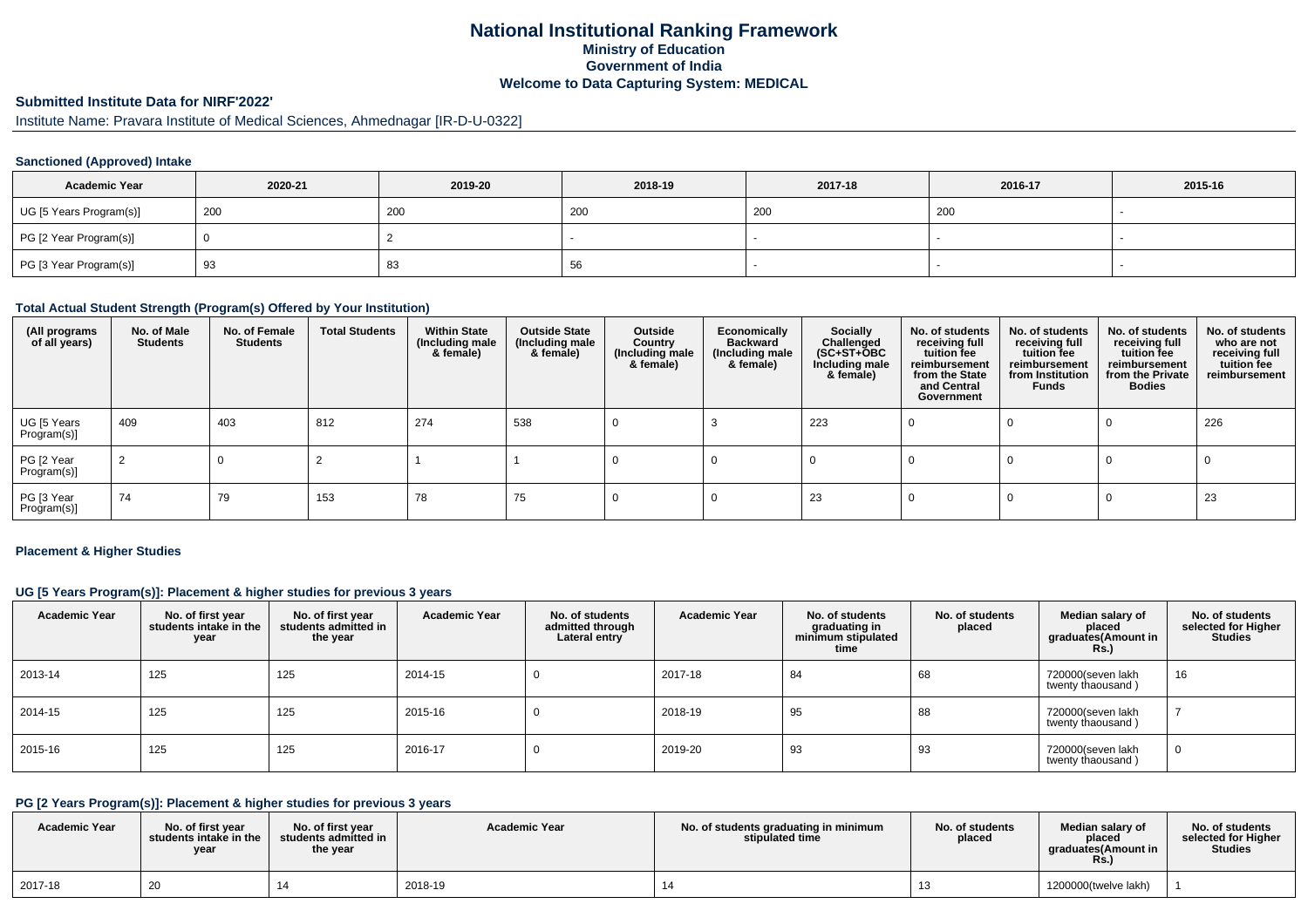| 2018-19 |  | 2019-20 |  | 200000(twelve lakh)<br>12000001                                                                                                                                                                                                                                   |  |
|---------|--|---------|--|-------------------------------------------------------------------------------------------------------------------------------------------------------------------------------------------------------------------------------------------------------------------|--|
| 2019-20 |  | 2020-21 |  | √lakh ت<br>1200000(twelve<br><u>in the contract of the contract of the contract of the contract of the contract of the contract of the contract of the contract of the contract of the contract of the contract of the contract of the contract of the contra</u> |  |

# **PG [3 Years Program(s)]: Placement & higher studies for previous 3 years**

| <b>Academic Year</b> | No. of first year<br>students intake in the<br>year | No. of first year<br>students admitted in<br>the year | <b>Academic Year</b> | No. of students<br>admitted through<br>Lateral entry | <b>Academic Year</b> | No. of students<br>graduating in<br>minimum stipulated<br>time | No. of students<br>placed | Median salary of<br>placed<br>graduates(Amount in<br><b>Rs.</b> ) | No. of students<br>selected for Higher<br><b>Studies</b> |
|----------------------|-----------------------------------------------------|-------------------------------------------------------|----------------------|------------------------------------------------------|----------------------|----------------------------------------------------------------|---------------------------|-------------------------------------------------------------------|----------------------------------------------------------|
| 2016-17              | 56                                                  | 47                                                    | 2017-18              |                                                      | 2018-19              | -43                                                            | -40                       | 1800000(Eighteen<br>Lakh)                                         | - 3                                                      |
| 2017-18              | 56                                                  | 41                                                    | 2018-19              |                                                      | 2019-20              | 38                                                             | 35                        | 1800000(Eighteen<br>Lakh)                                         | -3                                                       |
| 2018-19              | 56                                                  | 43                                                    | 2019-20              |                                                      | 2020-21              | 40                                                             | 40                        | 1800000(Eighteen<br>Lakh)                                         | $\mathbf 0$                                              |

#### **Ph.D Student Details(Including Integrated Ph.D/MD/MS/DNB)**

| Ph.D (Student pursuing doctoral program till 2020-21 Students admitted in the academic year 2020-21 should not be entered here.) |                                                                                                                                  |                                                                 |          |  |  |  |
|----------------------------------------------------------------------------------------------------------------------------------|----------------------------------------------------------------------------------------------------------------------------------|-----------------------------------------------------------------|----------|--|--|--|
|                                                                                                                                  |                                                                                                                                  | <b>Total Students</b>                                           |          |  |  |  |
| Full Time                                                                                                                        |                                                                                                                                  | 13                                                              |          |  |  |  |
| Part Time                                                                                                                        |                                                                                                                                  | 0                                                               |          |  |  |  |
|                                                                                                                                  |                                                                                                                                  | No. of Ph.D students graduated (including Integrated Ph.D)      |          |  |  |  |
|                                                                                                                                  | 2020-21                                                                                                                          | 2019-20                                                         | 2018-19  |  |  |  |
| Full Time                                                                                                                        | $\overline{2}$                                                                                                                   | 2                                                               |          |  |  |  |
| Part Time                                                                                                                        | $\Omega$                                                                                                                         | $\Omega$                                                        | $\Omega$ |  |  |  |
|                                                                                                                                  |                                                                                                                                  | No. of students Graduating in Super Speciality program (DM/MCH) |          |  |  |  |
| 2020-21                                                                                                                          | 2019-20                                                                                                                          | 2018-19                                                         |          |  |  |  |
| $\mathbf 0$                                                                                                                      | $\Omega$                                                                                                                         | $\Omega$                                                        |          |  |  |  |
|                                                                                                                                  | PG (Student pursuing MD/MS/DNB program till 2020-21 Students admitted in the academic year 2021 - 22 should not be entered here) |                                                                 |          |  |  |  |
|                                                                                                                                  | Number of students pursuing PG (MD/MS/DNB) program                                                                               |                                                                 | 153      |  |  |  |
| No. of students Graduating in PG (MD/MS/DNB) program                                                                             |                                                                                                                                  |                                                                 |          |  |  |  |
| 2020-21<br>2019-20<br>2018-19                                                                                                    |                                                                                                                                  |                                                                 |          |  |  |  |
| 40                                                                                                                               | 38                                                                                                                               | 43                                                              |          |  |  |  |

# **Financial Resources: Utilised Amount for the Capital expenditure for previous 3 years**

| <b>Academic Year</b>                                                                                 | 2020-21                                                                      |                                                                     | 2018-19                                                                   |  |  |  |  |
|------------------------------------------------------------------------------------------------------|------------------------------------------------------------------------------|---------------------------------------------------------------------|---------------------------------------------------------------------------|--|--|--|--|
| <b>Utilised Amount</b>                                                                               |                                                                              | <b>Utilised Amount</b>                                              | <b>Utilised Amount</b>                                                    |  |  |  |  |
| Annual Capital Expenditure on Academic Activities and Resources (excluding expenditure on buildings) |                                                                              |                                                                     |                                                                           |  |  |  |  |
| Library                                                                                              | 6591178 (Sixty Five Lakhs Ninety One Thousands One<br>Hundred Seventy Eight) | 8512809 (Eighty Five Lakhs Twelve Thousands Eight<br>Hundreds Nine) | 7613552 (Seventy Six Lakhs Thirteen Thousands Five<br>Hundreds Fifty Two) |  |  |  |  |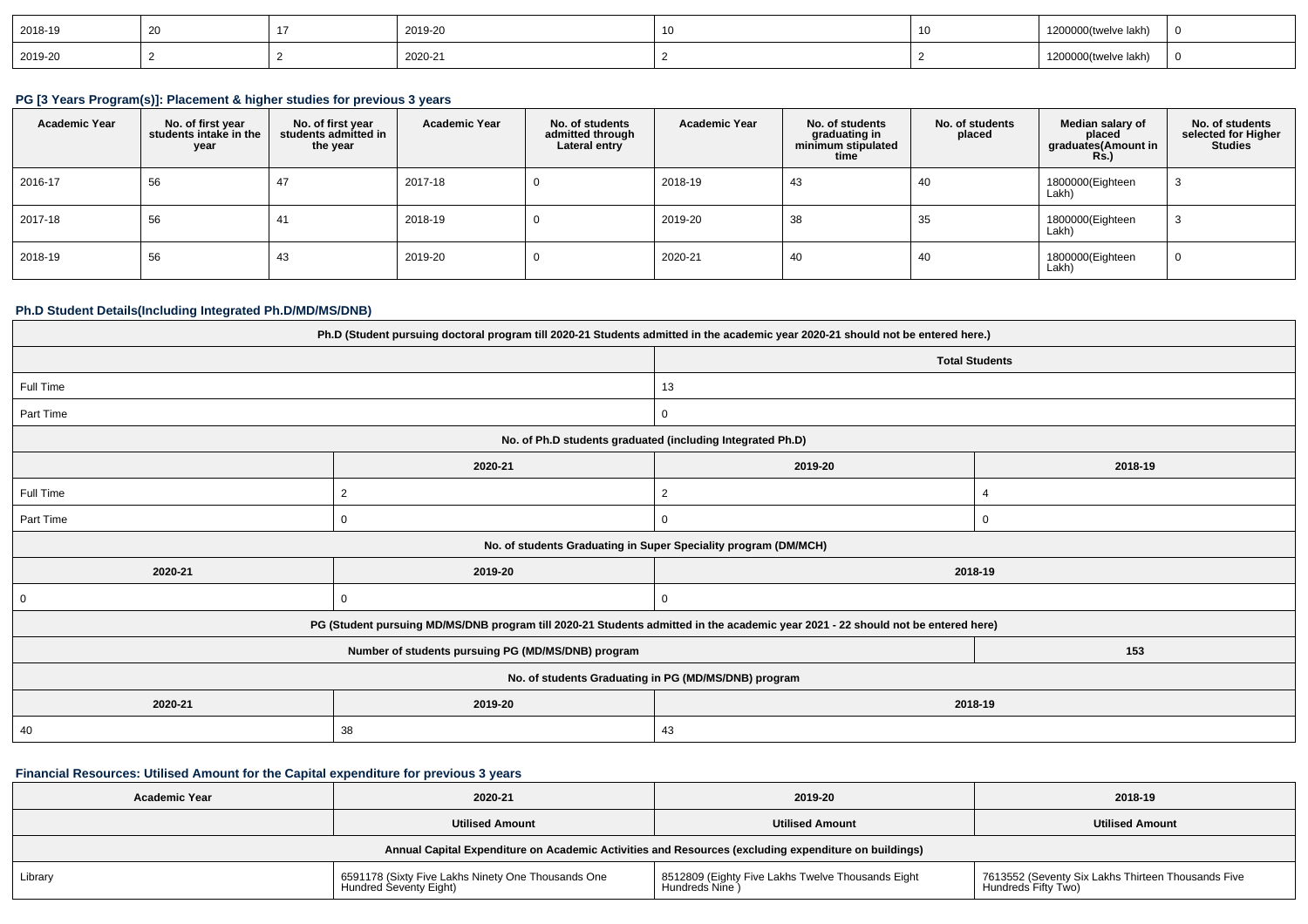| New Equipment for Laboratories                             | 145216924 (Fourteen Crore Fifty Two Lakhs Sixteen        | 1 10063533 (One Crore Sixty Three Thousands Five Hundreds | 35454769 (Three Crore Fifty Four Lakhs Fifty Four Thousands |
|------------------------------------------------------------|----------------------------------------------------------|-----------------------------------------------------------|-------------------------------------------------------------|
|                                                            | Thousands Nine Hundreds Twenty Four)                     | Thirty Three)                                             | Seven Hundreds Sixty Nine)                                  |
| Other expenditure on creation of Capital Assets (excluding | 1 5044257 (Fifty Lakhs Forty Four Thousands Two Hundreds | 5782925 (Fifty Seven Lakhs Eighty Two Thousands Nine      | 25913421 (Two Crores Fifty Nine Lakhs Thirteen Thousands    |
| expenditure on Land and Building)                          | Fifty Seven)                                             | Hundreds Twenty Five)                                     | Four Hundreds Twenty One)                                   |

# **Financial Resources: Utilised Amount for the Operational expenditure for previous 3 years**

| <b>Academic Year</b>                                                                                                                                                                           | 2020-21                                                                                            | 2019-20                                                                                             | 2018-19                                                                                                 |  |  |  |  |
|------------------------------------------------------------------------------------------------------------------------------------------------------------------------------------------------|----------------------------------------------------------------------------------------------------|-----------------------------------------------------------------------------------------------------|---------------------------------------------------------------------------------------------------------|--|--|--|--|
|                                                                                                                                                                                                | <b>Utilised Amount</b>                                                                             | <b>Utilised Amount</b>                                                                              | <b>Utilised Amount</b>                                                                                  |  |  |  |  |
| <b>Annual Operational Expenditure</b>                                                                                                                                                          |                                                                                                    |                                                                                                     |                                                                                                         |  |  |  |  |
| Salaries (Teaching and Non Teaching staff)                                                                                                                                                     | 748323241 (Seventy Four Crore Eighty Three Lakhs Twenty<br>Three Thousands Two Hundreds Forty One) | 732323915 (Seventy Three Crores Twenty Three Lakhs<br>Twenty Three Thousands Nine Hundreds Fifteen) | 584772384 (Fifty Eight Crores Forty Seven Lakhs Seventy Two<br>Thousands Three Hundreds Eighty Four)    |  |  |  |  |
| Maintenance of Academic Infrastructure or consumables and<br>other running expenditures(excluding maintenance of hostels<br>and allied services, rent of the building, depreciation cost, etc) | 425182603 (Forty Two Crore Fifty One Lakhs Eighty Two<br>Thousands Six Hundreds Three)             | 368908780 (Thirty Six Crores Eighty Nine Lakhs Eight<br>Thousands Seven Hundreds Eighty)            | 354373783 (Thirty Five Crores Forty Three Lakhs Seventy<br>Three Thousands Seven Hundreds Eighty Three) |  |  |  |  |
| Seminars/Conferences/Workshops                                                                                                                                                                 | 552494 (Five Lakhs Fifty Two Thousands Four Hundreds<br>Ninety Four)                               | 2706791 (Twenty Seven Lakh Six Thousand Seven Hundred<br>Ninety One)                                | 241940 (Two Lakhs Forty One Thousands Nine Hundreds<br>Forty)                                           |  |  |  |  |

#### **IPR**

| Calendar year            | 2020 | 2019 | 2018 |
|--------------------------|------|------|------|
| No. of Patents Published |      |      |      |
| No. of Patents Granted   |      |      |      |

#### **Sponsored Research Details**

| <b>Financial Year</b>                    | 2020-21                                                                        | 2019-20                        | 2018-19                                         |
|------------------------------------------|--------------------------------------------------------------------------------|--------------------------------|-------------------------------------------------|
| Total no. of Sponsored Projects          |                                                                                | 14                             | -20                                             |
| Total no. of Funding Agencies            |                                                                                | 12                             | 16                                              |
| Total Amount Received (Amount in Rupees) | 22974673                                                                       | 20024000                       | 13648000                                        |
| Amount Received in Words                 | Two Crore Twenty Nine Lakhs Seventy Four Thousand Six<br>Hundred Seventy Three | Two Crore Twenty Four Thousand | One Crore Thirty Six Lakhs Forty Eight Thousand |

### **OPD Attendance & Bed Occupancy**

| 1. Average OPD attendance in the calendar year 2020. | 1423 |
|------------------------------------------------------|------|
| 2. Average Bed Occupancy in the calendar year 2020.  |      |
| a. Number of beds in the hospital.                   | 1275 |
| b. Average occupancy per day.                        | 923  |

# **PCS Facilities: Facilities of physically challenged students**

| 1. Do your institution buildings have Lifts/Ramps?                                                                                                         | Yes, more than 80% of the buildings |
|------------------------------------------------------------------------------------------------------------------------------------------------------------|-------------------------------------|
| 2. Do your institution have provision for walking aids, including wheelchairs and transportation from one building to another for<br>handicapped students? | 'Yes                                |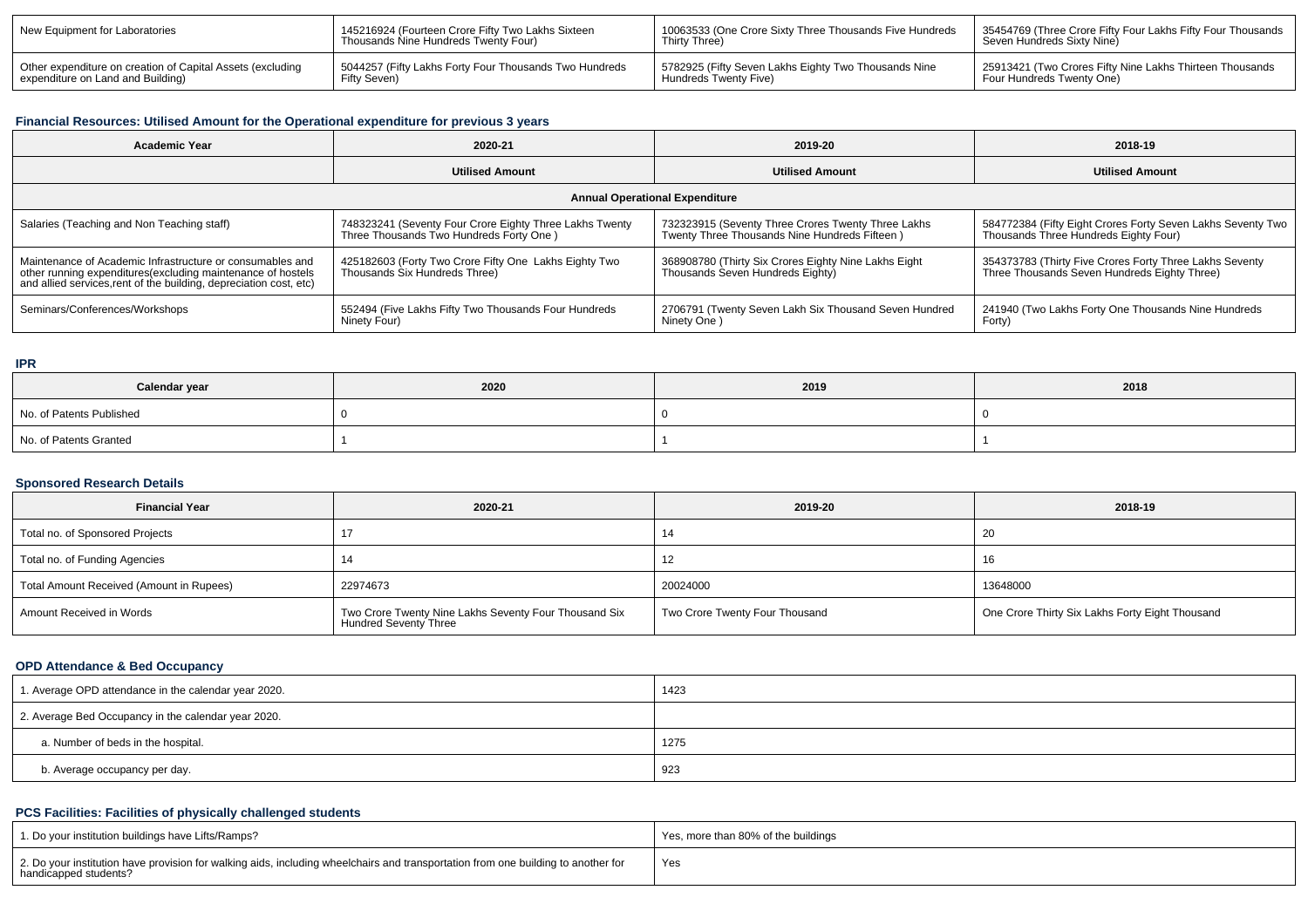|  |  |  |  | 3. Do your institution buildings have specially designed toilets for handicapped students? |  |
|--|--|--|--|--------------------------------------------------------------------------------------------|--|
|  |  |  |  |                                                                                            |  |

Yes, more than 80% of the buildings

### **Faculty Details**

| Srno            | Name                                            | Age    | <b>Designation</b>         | Gender | Qualification       | <b>Experience (In</b><br>Months) | <b>Currently working</b><br>with institution? | <b>Joining Date</b> | <b>Leaving Date</b>      | <b>Association type</b> |
|-----------------|-------------------------------------------------|--------|----------------------------|--------|---------------------|----------------------------------|-----------------------------------------------|---------------------|--------------------------|-------------------------|
| $\mathbf{1}$    | PAKHALE<br>SANDEEP<br><b>VILASRAO</b>           | 47     | Professor                  | Male   | M.S                 | 212                              | Yes                                           | 21-09-2016          | $\overline{\phantom{a}}$ | Regular                 |
| $\overline{2}$  | <b>JOSHI MOHINI</b><br>MADHUKARRAO              | 44     | Professor                  | Female | M.D                 | 201                              | Yes                                           | 01-07-2010          | $\overline{\phantom{a}}$ | Regular                 |
| 3               | <b>DESAI RAJEEV</b><br>RAGHUNATHRAO             | 53     | Professor                  | Male   | M.D                 | 170                              | Yes                                           | 01-06-2015          | $\overline{\phantom{a}}$ | Regular                 |
| $\overline{4}$  | <b>PAWAR ROHINI</b><br>MOHAN                    | 43     | Professor                  | Female | M.D                 | 157                              | Yes                                           | 11-07-2015          | $\overline{\phantom{a}}$ | Regular                 |
| $5\phantom{.0}$ | <b>GUNNAL SANDHYA</b><br>ARVIND                 | 45     | Associate Professor        | Female | Ph.D                | 212                              | Yes                                           | 11-08-2008          | $\overline{\phantom{a}}$ | Regular                 |
| 6               | SHOLAPURKAR<br><b>VARSHA TANAY</b>              | 33     | <b>Assistant Professor</b> | Female | M.D                 | 99                               | Yes                                           | 04-05-2016          | $\overline{\phantom{a}}$ | Regular                 |
| $\overline{7}$  | <b>CHEPTE ARUN</b><br>PRALHAD                   | 35     | Associate Professor        | Male   | M.D                 | 106                              | Yes                                           | 13-10-2016          | $\overline{\phantom{a}}$ | Regular                 |
| 8               | PAWAR KAMAL<br><b>DUDHARAM</b>                  | 54     | Other                      | Female | M.Sc (Anatomy)      | 81                               | Yes                                           | 10-11-2014          | $\overline{\phantom{a}}$ | Regular                 |
| 9               | <b>DESAI ASHWINI</b><br>RAJEEV                  | 46     | <b>Assistant Professor</b> | Female | Ph.D                | 74                               | Yes                                           | 01-06-2015          | $\overline{\phantom{a}}$ | Regular                 |
| 10              | LATTI<br>RAMCHANDRA<br><b>GIRIMALAPPA</b>       | 68     | Professor                  | Male   | M.D                 | 498                              | No                                            | 16-05-2009          | 19-12-2020               | Regular                 |
| 11              | KULKARNI<br>NANDKUMAR<br><b>BALKRISHNA</b>      | 68     | Professor                  | Male   | M.D                 | 421                              | Yes                                           | 06-10-2008          | $\overline{\phantom{a}}$ | Regular                 |
| 12              | <b>BADWE ANAND</b><br>NARAYANRAO                | 63     | Associate Professor        | Male   | Ph.D                | 439                              | Yes                                           | 15-11-1984          | $\overline{\phantom{a}}$ | Regular                 |
| 13              | <b>TAYADE MOTILAL</b><br>CHANDU                 | 45     | Professor                  | Male   | Ph.D                | 145                              | Yes                                           | 02-05-2009          | $\overline{\phantom{a}}$ | Regular                 |
| 14              | <b>VIKHE BALASAHEB</b><br><b>BABURAO</b>        | 53     | Associate Professor        | Male   | Ph.D                | 302                              | Yes                                           | 15-07-1995          | $\overline{\phantom{a}}$ | Regular                 |
| 15              | SABADE<br><b>SHASHIKANT</b><br><b>BHAUSAHEB</b> | 53     | Associate Professor        | Male   | Ph.D                | 280                              | Yes                                           | 13-12-2002          | $\overline{\phantom{a}}$ | Regular                 |
| 16              | <b>KRISHNAN BINDU</b>                           | 48     | Associate Professor        | Female | M.D                 | 105                              | Yes                                           | 09-11-2016          | $\overline{\phantom{a}}$ | Regular                 |
| 17              | <b>BHALERAO</b><br>MUKTPAL<br>MAROTRAO          | 41     | <b>Assistant Professor</b> | Male   | M.D                 | 87                               | Yes                                           | 04-05-2017          | $\overline{\phantom{a}}$ | Regular                 |
| 18              | PANDAV PAWAN<br>DATTATRAY                       | 45     | Other                      | Male   | <b>MBBS</b>         | 144                              | Yes                                           | 16-07-2008          | $\overline{\phantom{a}}$ | Regular                 |
| 19              | JANGLE SURESH<br>NARAYAN                        | 69     | Professor                  | Male   | Ph.D                | 439                              | Yes                                           | 17-12-1984          | $\overline{\phantom{a}}$ | Regular                 |
| 20              | HOTKAR KHANDU<br><b>NINGAPPA</b>                | $52\,$ | Assistant Professor        | Male   | M.Sc.(Biochemistry) | 287                              | Yes                                           | 19-08-1997          | $\overline{\phantom{a}}$ | Regular                 |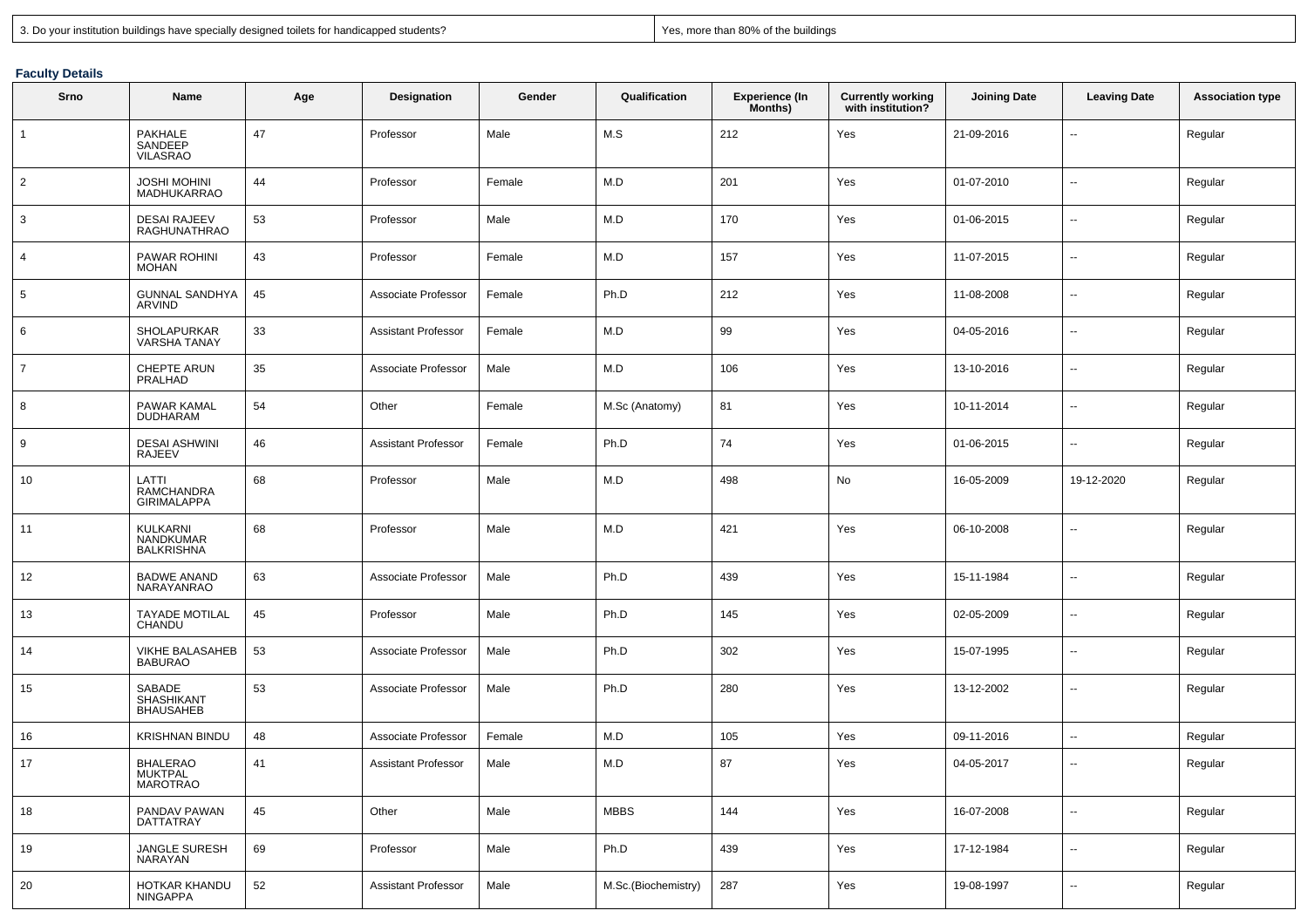| 21 | KULKARNI SHYAM<br>KHANDERAO                             | 39 | Associate Professor        | Male   | M.D                 | 122 | Yes | 23-10-2015 | $\overline{\phantom{a}}$ | Regular |
|----|---------------------------------------------------------|----|----------------------------|--------|---------------------|-----|-----|------------|--------------------------|---------|
| 22 | <b>SARAF SHRUTI</b><br><b>GIRISH</b>                    | 36 | <b>Assistant Professor</b> | Female | M.D                 | 94  | Yes | 27-09-2016 | $\overline{\phantom{a}}$ | Regular |
| 23 | <b>DHOKIKAR</b><br><b>GAJANAN</b><br><b>DIGAMBARRAO</b> | 37 | Associate Professor        | Male   | M.D                 | 115 | Yes | 02-05-2017 | $\overline{\phantom{a}}$ | Regular |
| 24 | <b>NAGARKAR</b><br><b>VINAYAK</b><br><b>DIGAMBAR</b>    | 60 | Other                      | Male   | M.Sc.               | 333 | Yes | 01-11-1993 | $\sim$                   | Regular |
| 25 | <b>DONGRE</b><br>SURYAKANT<br><b>DATTATREYA</b>         | 57 | Professor                  | Male   | M.D                 | 390 | Yes | 25-10-2001 | $\overline{\phantom{a}}$ | Regular |
| 26 | KARLE RAVINDRA<br><b>RAOSAHEB</b>                       | 53 | Professor                  | Male   | M.D                 | 335 | Yes | 29-07-1996 | $\overline{\phantom{a}}$ | Regular |
| 27 | <b>GHOSH DEEPAK</b><br><b>KUMAR</b>                     | 68 | Professor                  | Male   | M.D                 | 296 | Yes | 29-11-2004 | $\sim$                   | Regular |
| 28 | ANGARKAR<br>NANDKISHOR<br><b>NARHARRAO</b>              | 65 | Professor                  | Male   | M.D                 | 463 | Yes | 04-04-2009 | $\overline{\phantom{a}}$ | Regular |
| 29 | <b>BAVISKAR</b><br><b>BHARATI</b><br><b>PADMAKAR</b>    | 57 | Professor                  | Female | M.D                 | 394 | Yes | 01-07-1988 | $\overline{\phantom{a}}$ | Regular |
| 30 | MUNEMANE ANIL<br><b>BANSIDHARRAO</b>                    | 50 | Professor                  | Male   | M.D                 | 242 | Yes | 19-06-2012 | $\overline{\phantom{a}}$ | Regular |
| 31 | SOMANI ARCHANA<br><b>ASHISH</b>                         | 46 | Associate Professor        | Female | M.D                 | 268 | Yes | 18-04-2002 | $\overline{\phantom{a}}$ | Regular |
| 32 | <b>PANDURE</b><br><b>MANGAL MOTILAL</b>                 | 53 | Professor                  | Female | M.D                 | 284 | Yes | 07-11-1997 | $\overline{\phantom{a}}$ | Regular |
| 33 | KHAPKE<br><b>DINANATH</b><br>PATILBA                    | 45 | <b>Assistant Professor</b> | Male   | M.D                 | 224 | Yes | 14-05-2007 | $\overline{\phantom{a}}$ | Regular |
| 34 | PARGAONKAR<br><b>PRAMOD</b><br>PRABHAKAR                | 67 | <b>Assistant Professor</b> | Male   | M.D                 | 127 | Yes | 12-01-2015 | $\sim$                   | Regular |
| 35 | <b>DESHPANDE</b><br>NIKHIL SANJAY                       | 33 | <b>Assistant Professor</b> | Male   | M.D                 | 93  | Yes | 10-10-2016 | $\overline{\phantom{a}}$ | Regular |
| 36 | <b>ROUSHANI</b><br><b>SHAHRIAR</b><br><b>BAHMAN</b>     | 55 | Professor                  | Male   | M.D                 | 302 | Yes | 01-10-2003 | $\sim$                   | Regular |
| 37 | <b>BHALERAO</b><br>DEEPIKA SHIVAJI                      | 51 | Professor                  | Female | M.D                 | 280 | Yes | 01-06-2001 |                          | Regular |
| 38 | KINIKAR ANAGHA<br><b>GOVINDVILAS</b>                    | 44 | Professor                  | Female | M.D                 | 252 | Yes | 28-03-2006 | $\sim$                   | Regular |
| 39 | JAIN SHAILENDRA<br>MOHAN                                | 60 | Professor                  | Male   | M.D                 | 343 | Yes | 09-09-2015 | $\sim$                   | Regular |
| 40 | KULKARNI<br>SANJEEV<br>GOPALRAO                         | 50 | Assistant Professor        | Male   | M.Sc.(Microbiology) | 307 | Yes | 01-01-1996 | $\overline{\phantom{a}}$ | Regular |
| 41 | <b>DEORUKHKAR</b><br>SACHIN<br>CHANDRAKANT              | 41 | Associate Professor        | Male   | Ph.D                | 174 | No  | 20-12-2007 | 22-10-2020               | Regular |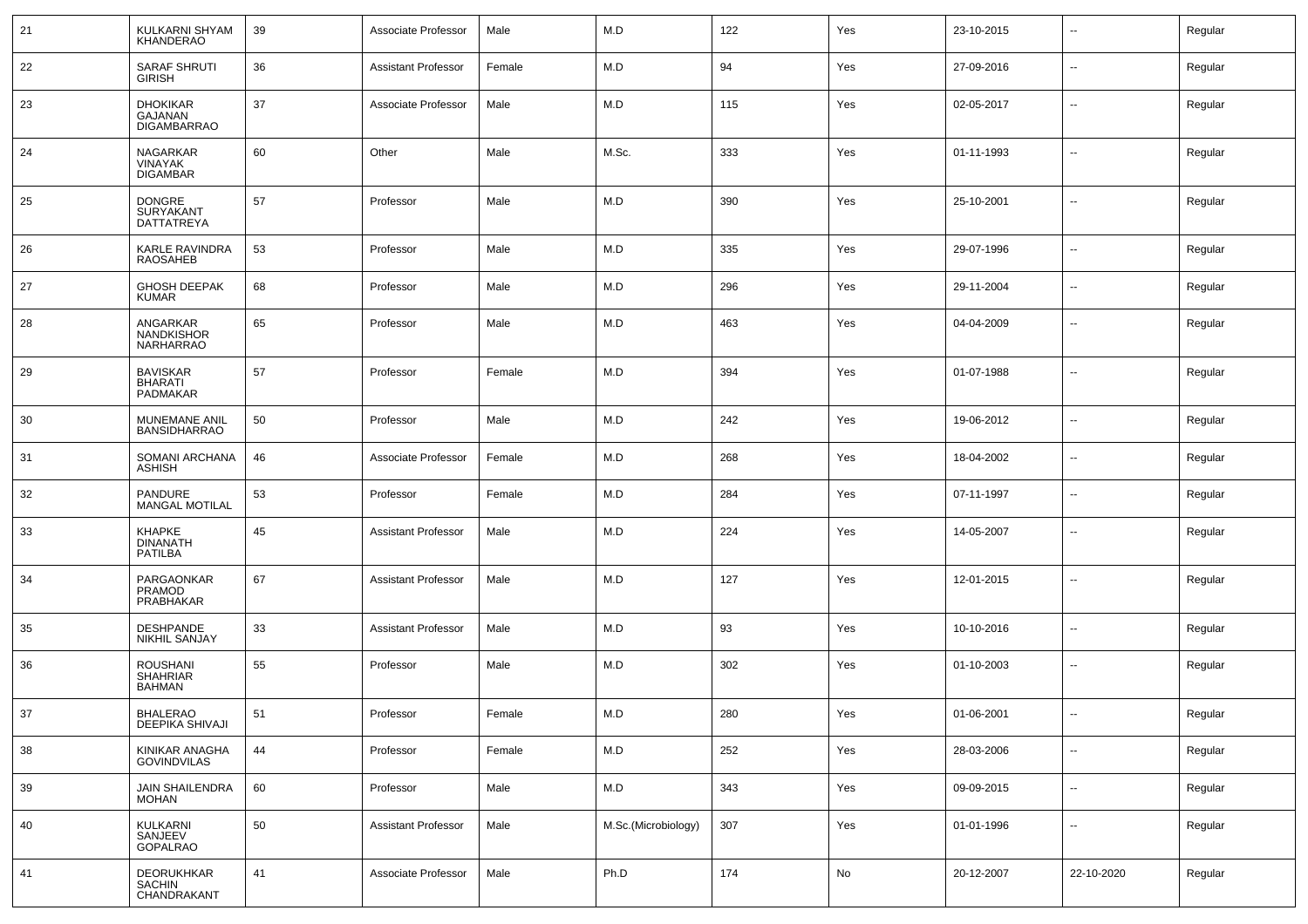| 42 | KULKARNI VISHAL<br>LAXMIKANT                           | 34 | Associate Professor        | Male   | M.D                | 95  | No  | 08-02-2017 | 30-04-2021               | Regular |
|----|--------------------------------------------------------|----|----------------------------|--------|--------------------|-----|-----|------------|--------------------------|---------|
| 43 | RAJHANS VAIBHAV<br>VITTHALRAO                          | 35 | Associate Professor        | Male   | M.D                | 100 | Yes | 02-05-2017 | $\overline{\phantom{a}}$ | Regular |
| 44 | SAYEDA<br>GULSITAN<br>SIDDIQUE                         | 43 | <b>Assistant Professor</b> | Female | M.D                | 76  | No  | 01-06-2017 | 03-09-2020               | Regular |
| 45 | KUNKULOL RAHUL<br><b>RAJENDRA</b>                      | 43 | Professor                  | Male   | M.D                | 222 | Yes | 19-05-2010 | $\mathbf{u}$             | Regular |
| 46 | <b>MARAWAR</b><br>ANAGHA PRAMOD                        | 38 | Professor                  | Female | M.D                | 152 | Yes | 02-05-2017 | $\mathbf{u}$             | Regular |
| 47 | PATIL GEETA<br><b>DEORAO</b>                           | 48 | Assistant Professor        | Female | M.Sc.(Pharmacology | 258 | Yes | 17-01-2000 | $\mathbf{u}$             | Regular |
| 48 | <b>NARWANE</b><br>SANDEEP<br><b>PRAKASH</b>            | 37 | Associate Professor        | Male   | M.D                | 129 | Yes | 15-04-2014 | $\mathbf{u}$             | Regular |
| 49 | SAYED ASIF UMAR                                        | 44 | <b>Assistant Professor</b> | Male   | M.D                | 86  | No  | 01-06-2017 | 03-09-2020               | Regular |
| 50 | PAWAR MOHAN<br><b>NAGORAO</b>                          | 46 | Professor                  | Male   | M.D                | 231 | Yes | 13-08-2015 | $\sim$                   | Regular |
| 51 | FAROOQUI JAME<br><b>BASEER</b><br><b>MASIUDDIN</b>     | 40 | Professor                  | Male   | M.D                | 181 | Yes | 15-05-2006 | --                       | Regular |
| 52 | <b>BUKTAR SANJAY</b><br><b>BALIRAM</b>                 | 44 | Associate Professor        | Male   | M.D                | 131 | Yes | 26-08-2015 | $\sim$                   | Regular |
| 53 | PHALKE DEEPAK<br><b>BABURAO</b>                        | 54 | Professor                  | Male   | M.D                | 382 | Yes | 29-06-2002 | $\mathbf{u}$             | Regular |
| 54 | PHALKE VAISHALI<br><b>DEEPAK</b>                       | 51 | Professor                  | Female | M.D                | 293 | Yes | 08-07-2002 | $\mathbf{u}$             | Regular |
| 55 | <b>DESHPANDE</b><br><b>JAYANT</b><br><b>DAMODARRAO</b> | 46 | Professor                  | Male   | M.D                | 230 | Yes | 30-05-2006 | $\mathbf{u}$             | Regular |
| 56 | <b>JAVADEKAR</b><br>SHUBHADA<br><b>SURESH</b>          | 70 | Professor                  | Female | M.D                | 526 | No  | 17-12-2016 | 28-02-2021               | Regular |
| 57 | <b>KAMBLE MOTIRAM</b><br><b>GOVINDRAO</b>              | 66 | Associate Professor        | Male   | M.D                | 123 | Yes | 10-06-2013 | --                       | Regular |
| 58 | <b>KHARDE ANUP</b><br>LAHANUBHAU                       | 37 | Associate Professor        | Male   | M.D                | 100 | Yes | 05-06-2015 | $-$                      | Regular |
| 59 | <b>PAWAR HEMANT</b><br>JIVAJIRAO                       | 56 | <b>Assistant Professor</b> | Male   | Ph.D               | 335 | Yes | 12-07-1999 | $\overline{\phantom{a}}$ | Regular |
| 60 | MAHAVARAKAR<br>VARSHA<br>NARSINGRAO                    | 34 | <b>Assistant Professor</b> | Female | M.D                | 75  | Yes | 19-06-2017 | $\mathbf{u}$             | Regular |
| 61 | MAHAJAN SATISH<br>NARAYAN                              | 62 | Professor                  | Male   | M.D                | 445 | No  | 04-10-2016 | 17-04-2021               | Regular |
| 62 | <b>GONDHALI</b><br><b>MAHENDRA</b><br>PURUSHOTTAM      | 51 | Professor                  | Male   | M.D                | 320 | Yes | 24-10-1997 | $\mathbf{u}$             | Regular |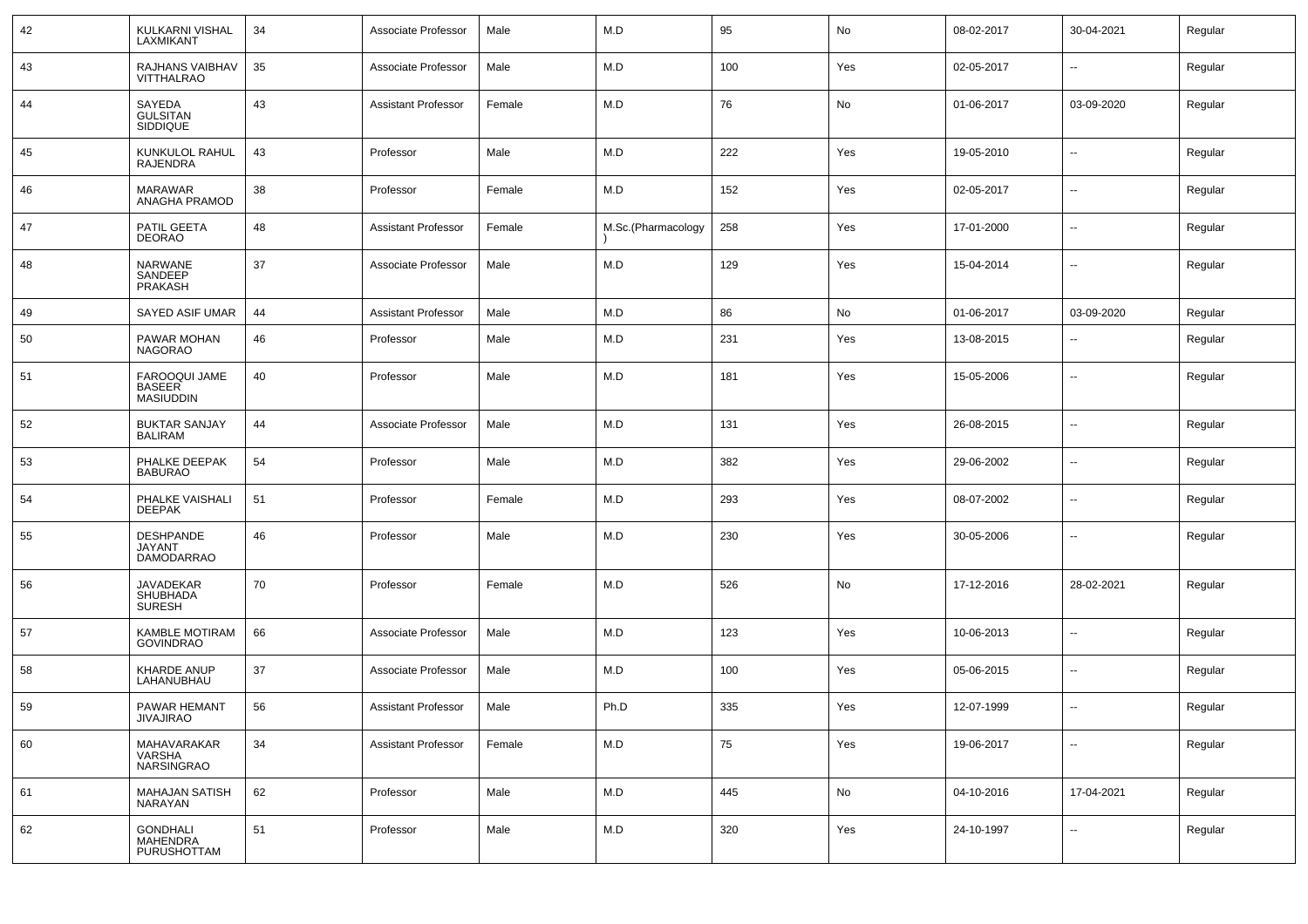| 63 | SABALE<br><b>BHAUSAHEB</b><br><b>BHAGAWATRAO</b>      | 59 | Professor                  | Male   | M.D        | 202 | Yes | 18-03-2017 | ۰.                       | Regular |
|----|-------------------------------------------------------|----|----------------------------|--------|------------|-----|-----|------------|--------------------------|---------|
| 64 | <b>VARPE SATISH</b><br>RANGNATH                       | 47 | Associate Professor        | Male   | M.D        | 238 | Yes | 12-11-2005 | Ξ.                       | Regular |
| 65 | <b>GADEKAR LAXMAN</b><br><b>SAMPATRAO</b>             | 54 | Associate Professor        | Male   | M.D        | 194 | Yes | 30-06-2004 | Ξ.                       | Regular |
| 66 | SHUKLA SANJAY<br><b>NANDKISHOR</b>                    | 45 | Associate Professor        | Male   | <b>DNB</b> | 162 | Yes | 29-03-2013 | Ξ.                       | Regular |
| 67 | <b>JADHAVAR</b><br><b>AVINASH</b><br><b>LAXMANRAO</b> | 37 | Associate Professor        | Male   | M.D        | 125 | Yes | 25-04-2018 | Ξ.                       | Regular |
| 68 | <b>SINARE BHASKAR</b><br>RAKHAMAJI                    | 50 | Associate Professor        | Male   | M.D        | 144 | Yes | 24-07-2015 | Ξ.                       | Regular |
| 69 | DHAKANE AJINKYA<br><b>BANSIDHAR</b>                   | 35 | <b>Assistant Professor</b> | Male   | M.D        | 89  | Yes | 26-04-2016 | --                       | Regular |
| 70 | <b>MULAY SANKET</b><br><b>DATTATRAYA</b>              | 34 | <b>Assistant Professor</b> | Male   | M.D        | 94  | Yes | 01-08-2016 | --                       | Regular |
| 71 | <b>PATRIKE GIRISH</b><br><b>BASAVANAPPA</b>           | 34 | <b>Assistant Professor</b> | Male   | M.D        | 118 | Yes | 01-08-2016 | --                       | Regular |
| 72 | <b>VETHEKAR MANOJ</b><br><b>ROHIDAS</b>               | 33 | <b>Assistant Professor</b> | Male   | M.D        | 106 | Yes | 01-08-2016 | Ξ.                       | Regular |
| 73 | CHUDIWAL JITESH<br>VIJAY                              | 35 | <b>Assistant Professor</b> | Male   | <b>DNB</b> | 48  | Yes | 07-08-2018 | --                       | Regular |
| 74 | SHINDE AMIT<br><b>BHARAT</b>                          | 35 | <b>Assistant Professor</b> | Male   | M.D        | 83  | Yes | 15-06-2017 | --                       | Regular |
| 75 | PATIL ANAND<br>AMRIT                                  | 49 | Associate Professor        | Male   | M.D        | 176 | Yes | 04-02-2009 | --                       | Regular |
| 76 | SHRIKHANDE<br>DHANANJAY<br>YESHWANT                   | 67 | Professor                  | Male   | M.D        | 249 | No  | 16-02-2009 | 30-10-2020               | Regular |
| 77 | <b>NIGWEKAR</b><br>PRASHANT<br>VASANT                 | 61 | Professor                  | Male   | <b>DNB</b> | 188 | Yes | 08-09-2007 | --                       | Regular |
| 78 | <b>CHATTERJEE</b><br>RAJIB                            | 60 | Professor                  | Male   | M.D        | 389 | Yes | 10-04-1987 | --                       | Regular |
| 79 | <b>JADHAV</b><br><b>JAYSHREE</b><br>PANDURANG         | 55 | Professor                  | Female | M.D        | 297 | Yes | 16-02-2009 | --                       | Regular |
| 80 | PRABHAT KUMAR                                         | 65 | Professor                  | Male   | M.D        | 263 | No  | 08-03-2013 | 31-12-2020               | Regular |
| 81 | DEO BHUSHAN<br>ARUN                                   | 51 | Professor                  | Male   | M.D        | 198 | Yes | 27-03-2006 | $\overline{\phantom{a}}$ | Regular |
| 82 | BORA<br>BHAGYASHRI<br><b>DILIPKUMAR</b>               | 57 | Professor                  | Female | M.D        | 199 | Yes | 11-04-2007 | $\ddot{\phantom{a}}$     | Regular |
| 83 | SABLE SUNIL<br>BHAUSAHEB                              | 42 | Associate Professor        | Male   | M.D        | 153 | Yes | 08-03-2013 | Ξ.                       | Regular |
| 84 | PARGAONKAR<br>SHARVARI<br>PRAMOD                      | 64 | <b>Assistant Professor</b> | Female | M.D        | 75  | Yes | 11-04-2016 | $\overline{\phantom{a}}$ | Regular |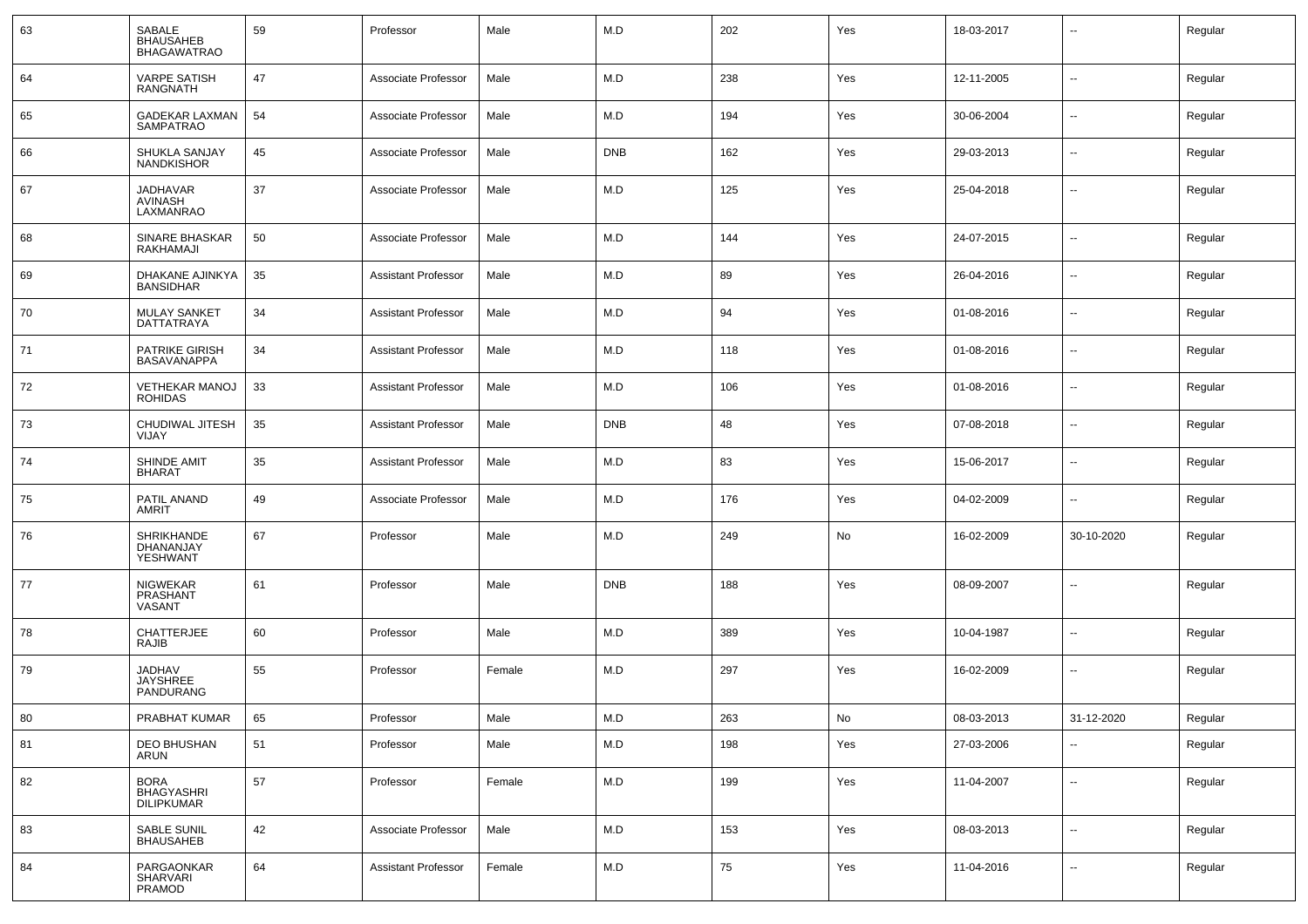| 85  | SANJEEV RAMA<br><b>KRISHNA</b>                      | 54 | Associate Professor        | Male   | M.D        | 103 | Yes | 03-03-2017 | --                       | Regular |
|-----|-----------------------------------------------------|----|----------------------------|--------|------------|-----|-----|------------|--------------------------|---------|
| 86  | APTURKAR DILIP<br>KRISHNARAO                        | 61 | Professor                  | Male   | M.S        | 240 | Yes | 03-07-2019 | $\sim$                   | Regular |
| 87  | <b>BAVISKAR</b><br>PADMAKAR<br><b>KASHINATH</b>     | 62 | Professor                  | Male   | M.S        | 442 | Yes | 02-01-1987 | $\sim$                   | Regular |
| 88  | <b>JORWEKAR</b><br><b>GOKUL JAYWANT</b>             | 44 | Professor                  | Male   | M.S        | 223 | Yes | 14-02-2005 | $\sim$                   | Regular |
| 89  | <b>SHELKE</b><br>CHATRABHUJ<br><b>VISHWANATHRAO</b> | 66 | Associate Professor        | Male   | M.S        | 311 | Yes | 12-02-1998 | --                       | Regular |
| 90  | ANARASE SANJAY<br><b>SHANKAR</b>                    | 52 | Professor                  | Male   | M.S        | 195 | Yes | 13-02-2003 | $\sim$                   | Regular |
| 91  | VYAS HARI GOPAL<br><b>BADRI NARAYAN</b>             | 70 | Professor                  | Male   | M.S        | 176 | No  | 11-01-2016 | 30-09-2020               | Regular |
| 92  | <b>RAHINJ</b><br><b>DNYANDEO NANA</b>               | 48 | <b>Assistant Professor</b> | Male   | M.S        | 196 | Yes | 16-06-2007 | $\overline{\phantom{a}}$ | Regular |
| 93  | MAHAJAN SANJAY<br><b>KISANRAO</b>                   | 50 | <b>Assistant Professor</b> | Male   | M.S        | 195 | Yes | 10-07-2008 | $\sim$                   | Regular |
| 94  | ZAWARE SAGAR<br><b>UDAY</b>                         | 44 | <b>Assistant Professor</b> | Male   | M.S        | 166 | Yes | 01-12-2009 | $\sim$                   | Regular |
| 95  | KHOT TRYAMBAK<br><b>DEORAO</b>                      | 67 | <b>Assistant Professor</b> | Male   | M.S        | 110 | Yes | 28-07-2014 | $\sim$                   | Regular |
| 96  | <b>DESHMUKH AMAR</b><br>MADHUKAR                    | 37 | Associate Professor        | Male   | M.S        | 108 | Yes | 07-10-2014 | $\sim$                   | Regular |
| 97  | <b>HADKE VINAYAK</b><br>YADAVRAO                    | 68 | Associate Professor        | Male   | M.S        | 100 | Yes | 01-06-2015 | $\sim$                   | Regular |
| 98  | <b>GADHAVE KISHOR</b><br><b>CHANGDEV</b>            | 55 | Associate Professor        | Male   | M.S        | 117 | Yes | 14-03-2017 | $\sim$                   | Regular |
| 99  | DANGE SAMBHAJI<br><b>SHIVAJIRAO</b>                 | 61 | Associate Professor        | Male   | M.S        | 194 | Yes | 07-07-2017 | $\sim$                   | Regular |
| 100 | SOMANI ASHISH<br>MADAN                              | 48 | Professor                  | Male   | <b>DNB</b> | 260 | Yes | 19-12-2001 | $\sim$                   | Regular |
| 101 | <b>GHORPADE</b><br>KAILASH NAMDEO                   | 53 | Professor                  | Male   | M.S        | 217 | Yes | 21-03-2013 | $\sim$                   | Regular |
| 102 | YADKIKAR<br>SHRINIVAS<br><b>VISHNU</b>              | 37 | Professor                  | Male   | M.S        | 147 | No  | 04-07-2011 | 31-07-2021               | Regular |
| 103 | SANAP AMOL<br><b>DATTATRYA</b>                      | 38 | Associate Professor        | Male   | M.S        | 108 | Yes | 01-07-2014 | $\sim$                   | Regular |
| 104 | <b>BANGAL SUREKHA</b><br>VIDYADHAR                  | 57 | Professor                  | Female | M.S        | 298 | Yes | 18-08-2001 | $\overline{\phantom{a}}$ | Regular |
| 105 | <b>BADHE KISHOR</b><br>PARASHRAM                    | 67 | Professor                  | Male   | M.S        | 471 | Yes | 08-07-1984 | u.                       | Regular |
| 106 | NIGWEKAR<br>SHUBHANGI<br>PRASHANT                   | 59 | Professor                  | Female | M.S        | 241 | Yes | 30-08-2007 | --                       | Regular |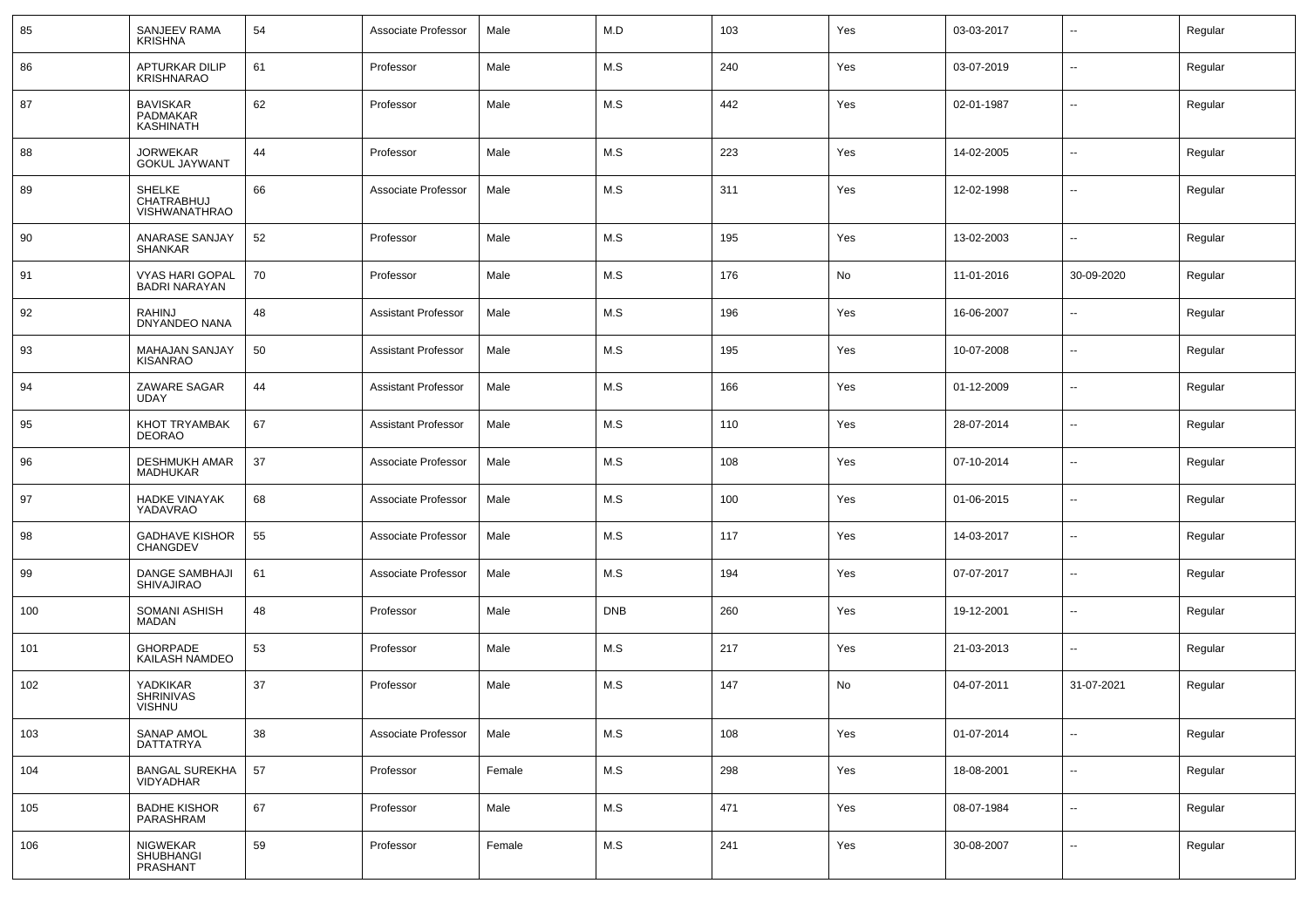| 107 | CHAVAN WAMAN<br><b>MANIKRAO</b>                     | 61 | Professor                  | Male   | M.S        | 182 | Yes | 21-07-2008 | $\overline{\phantom{a}}$ | Regular |
|-----|-----------------------------------------------------|----|----------------------------|--------|------------|-----|-----|------------|--------------------------|---------|
| 108 | <b>TUPE PARAG</b><br><b>NAMDEO</b>                  | 42 | Associate Professor        | Male   | M.S        | 186 | Yes | 25-05-2010 | $\sim$                   | Regular |
| 109 | <b>JORVEKAR</b><br><b>SHOBHANA</b><br>ARVIND        | 49 | Associate Professor        | Female | M.S        | 199 | Yes | 03-02-2009 | $\sim$                   | Regular |
| 110 | <b>BHANDARI</b><br>AKSHAY<br><b>JAWAHIRLAL</b>      | 34 | Associate Professor        | Male   | M.S        | 123 | Yes | 04-08-2014 | $\overline{\phantom{a}}$ | Regular |
| 111 | <b>BADHE GAURI</b><br>KISHOR                        | 39 | <b>Assistant Professor</b> | Female | <b>DNB</b> | 161 | Yes | 03-05-2010 | $\mathbf{u}$             | Regular |
| 112 | <b>BANGAL</b><br>VIDYADHAR<br><b>BALKRISHNA</b>     | 58 | Professor                  | Male   | M.D        | 403 | Yes | 01-08-1990 | $\overline{\phantom{a}}$ | Regular |
| 113 | DESHPANDE AJIT<br><b>BALKRISHNA</b>                 | 66 | Professor                  | Male   | M.D        | 285 | Yes | 09-09-1999 | $\overline{\phantom{a}}$ | Regular |
| 114 | <b>DESHPANDE</b><br><b>SARITA AJIT</b>              | 62 | Professor                  | Female | M.D        | 187 | Yes | 09-02-2009 | --                       | Regular |
| 115 | KANOTRA SHALINI<br><b>KEWAL</b>                     | 43 | Professor                  | Female | <b>DNB</b> | 190 | Yes | 01-01-2009 | $\overline{\phantom{a}}$ | Regular |
| 116 | KHARDE<br>PRASHANT SAYAJI                           | 40 | Professor                  | Male   | <b>DNB</b> | 175 | Yes | 01-02-2008 | $\overline{\phantom{a}}$ | Regular |
| 117 | <b>GAVHANE</b><br><b>SATYAJIT</b><br><b>PRAKASH</b> | 36 | Professor                  | Male   | <b>DNB</b> | 138 | Yes | 19-06-2012 | --                       | Regular |
| 118 | <b>KARPE NILESH</b><br>SANTAJI                      | 42 | Associate Professor        | Male   | M.D        | 177 | Yes | 03-01-2009 | $\overline{\phantom{a}}$ | Regular |
| 119 | KAMAT DEEPAK<br><b>RAMDAS</b>                       | 54 | Associate Professor        | Male   | M.D        | 128 | Yes | 25-04-2013 | --                       | Regular |
| 120 | CHAVAN LAXMAN<br><b>GOVIND</b>                      | 67 | Assistant Professor        | Male   | M.D        | 133 | Yes | 19-01-2015 | --                       | Regular |
| 121 | <b>BORAWAKE SAI</b><br>KISHOR                       | 34 | Associate Professor        | Male   | M.S        | 121 | Yes | 19-08-2013 | $\overline{\phantom{a}}$ | Regular |
| 122 | <b>PANDIT</b><br><b>HRISHIKESH</b><br><b>ASHOK</b>  | 34 | Associate Professor        | Male   | M.S        | 113 | Yes | 30-09-2014 | --                       | Regular |
| 123 | NENE DEEPTI<br><b>KIRAN</b>                         | 70 | Associate Professor        | Female | M.D        | 93  | No  | 01-01-2018 | 30-04-2021               | Regular |
| 124 | MAHAJAN KALYANI   31<br><b>SATISH</b>               |    | Associate Professor        | Female | M.D        | 85  | No  | 04-10-2016 | 17-04-2021               | Regular |
| 125 | SACHDEV<br>YOGENDRA<br>PISHORILAL                   | 48 | Professor                  | Male   | M.D        | 231 | Yes | 25-07-2016 | $\sim$                   | Regular |
| 126 | KULKARNI<br>DEVIDAS<br>SITARAMPANT                  | 70 | Professor                  | Male   | M.D        | 532 | No  | 04-08-2009 | 31-05-2021               | Regular |
| 127 | KAWADE<br>RAVINDRA<br><b>DAULATRAO</b>              | 52 | Professor                  | Male   | <b>DNB</b> | 321 | Yes | 05-01-1995 | $\sim$                   | Regular |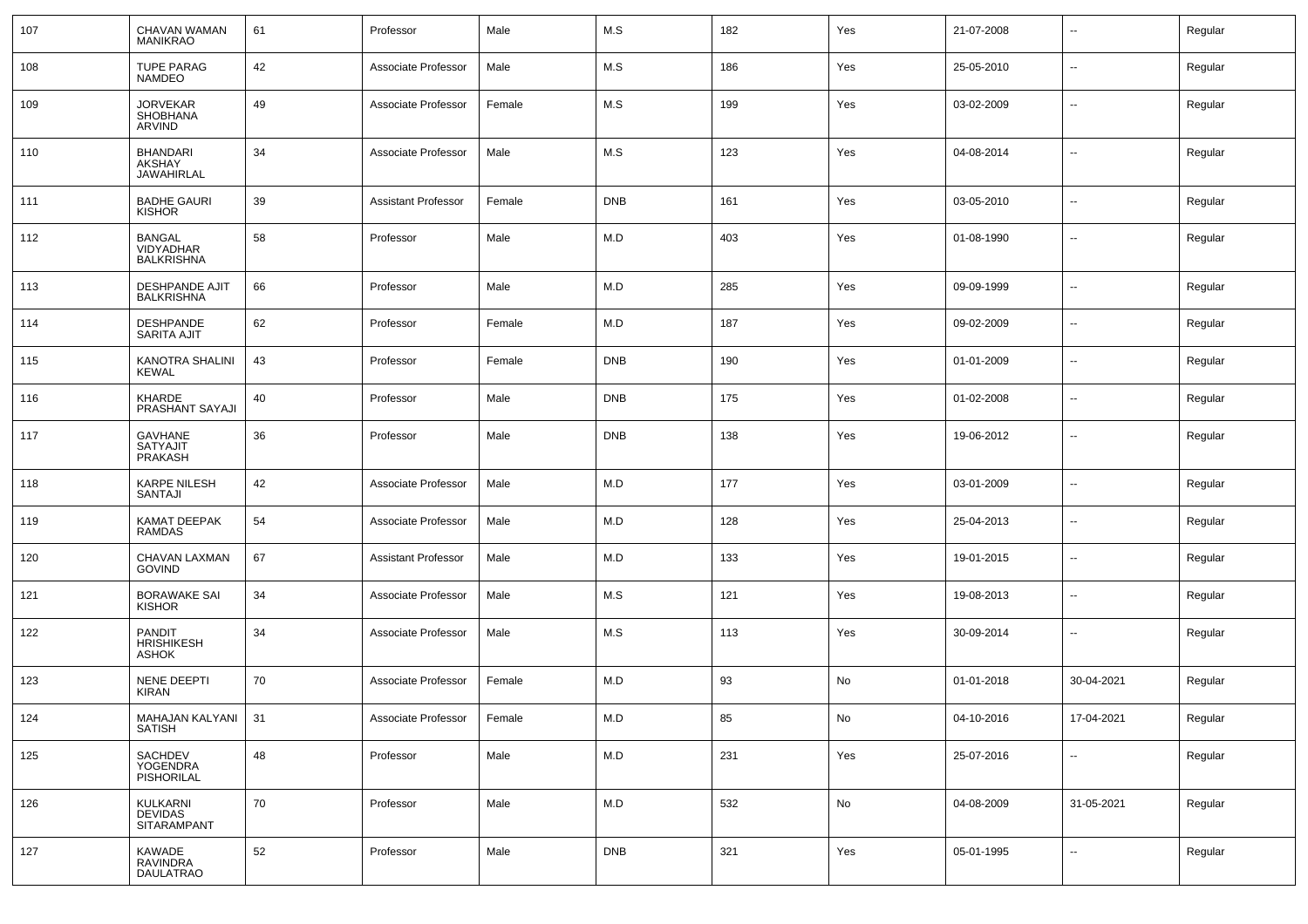| 128 | SHIRSATH<br>SANKALP DILIP                               | 33 | <b>Assistant Professor</b> | Male   | M.D         | 68  | Yes | 01-02-2017 | --                       | Regular |
|-----|---------------------------------------------------------|----|----------------------------|--------|-------------|-----|-----|------------|--------------------------|---------|
| 129 | <b>BADHE</b><br>VAIJAYANTI<br><b>KISHOR</b>             | 65 | Professor                  | Female | M.D         | 354 | Yes | 07-03-1992 | н.                       | Regular |
| 130 | SHIDHAYE<br>RAMCHANDRA<br><b>VINAYAK</b>                | 69 | Professor                  | Male   | M.D         | 379 | Yes | 17-07-2017 | $\overline{\phantom{a}}$ | Regular |
| 131 | <b>SUKHATANKAR</b><br><b>VINIT</b><br>CHANDRAKANT       | 55 | Associate Professor        | Male   | M.D         | 342 | Yes | 01-03-1992 | ⊷.                       | Regular |
| 132 | LANDGE<br>NARENDRAKUMAR<br><b>CHIMAJI</b>               | 46 | Associate Professor        | Male   | M.D         | 246 | Yes | 01-04-2003 | --                       | Regular |
| 133 | <b>NALE RAVIKIRAN</b><br>SOPANRAO                       | 45 | Associate Professor        | Male   | M.D         | 233 | Yes | 01-01-2006 | --                       | Regular |
| 134 | SHETTI AKSHAYA<br>NARAYAN                               | 38 | Professor                  | Male   | M.D         | 148 | Yes | 06-06-2014 | $\overline{\phantom{a}}$ | Regular |
| 135 | <b>BHAVAR TUSHAR</b><br><b>DATTATRYA</b>                | 36 | Professor                  | Male   | <b>DNB</b>  | 122 | Yes | 07-08-2013 | --                       | Regular |
| 136 | NARODE NILIMA<br>VIJAY                                  | 52 | <b>Assistant Professor</b> | Female | M.D         | 225 | Yes | 01-01-2003 | --                       | Regular |
| 137 | ANARASE YOGITA<br>SANJAY                                | 48 | Associate Professor        | Female | M.D         | 234 | Yes | 02-06-2004 | $\overline{\phantom{a}}$ | Regular |
| 138 | <b>BADHE VAISHALEE</b><br>KETAN                         | 36 | <b>Assistant Professor</b> | Female | <b>DNB</b>  | 49  | Yes | 01-07-2017 | --                       | Regular |
| 139 | <b>SWAMI NISHEE</b><br>RAKESH                           | 39 | <b>Assistant Professor</b> | Female | <b>DNB</b>  | 118 | Yes | 01-03-2014 | --                       | Regular |
| 140 | <b>MUNDRA</b><br>SHRADDHA KAMAL                         | 34 | Associate Professor        | Female | M.D         | 95  | Yes | 23-11-2016 | $\overline{a}$           | Regular |
| 141 | VANDANA JAIN                                            | 56 | Professor                  | Female | M.D         | 251 | Yes | 01-06-2015 | $\overline{\phantom{a}}$ | Regular |
| 142 | WAGHMARE<br><b>CHAITALI</b><br><b>MANOHAR</b>           | 40 | Professor                  | Female | <b>DNB</b>  | 147 | Yes | 17-09-2016 | --                       | Regular |
| 143 | <b>HOLKAR RAHUL</b><br><b>RAMNATH</b>                   | 33 | <b>Assistant Professor</b> | Male   | M.D         | 44  | Yes | 02-04-2019 | $\overline{\phantom{a}}$ | Regular |
| 144 | <b>MALPANI</b><br><b>MADHUSUDAN</b><br><b>RAMKISHAN</b> | 52 | Professor                  | Male   | M.S         | 160 | Yes | 01-06-2018 | --                       | Regular |
| 145 | Dandekar Usha<br>Kundan                                 | 48 | Professor                  | Female | M.D         | 171 | Yes | 02-04-2018 | $\sim$                   | Regular |
| 146 | MOKAL SMITA<br><b>JAGANNATH</b>                         | 37 | Associate Professor        | Female | M.D         | 72  | Yes | 05-10-2017 | $\sim$                   | Regular |
| 147 | Kale Aapurva<br>Vasant                                  | 32 | <b>Assistant Professor</b> | Female | M.D         | 78  | Yes | 14-02-2018 | $\sim$                   | Regular |
| 148 | Dahe Swati Vijay                                        | 36 | Other                      | Male   | <b>DCP</b>  | 63  | Yes | 02-05-2018 | $\overline{\phantom{a}}$ | Regular |
| 149 | ELIAS AGNES<br>SUSAN                                    | 28 | Other                      | Female | <b>MBBS</b> | 38  | Yes | 31-05-2018 | н.                       | Regular |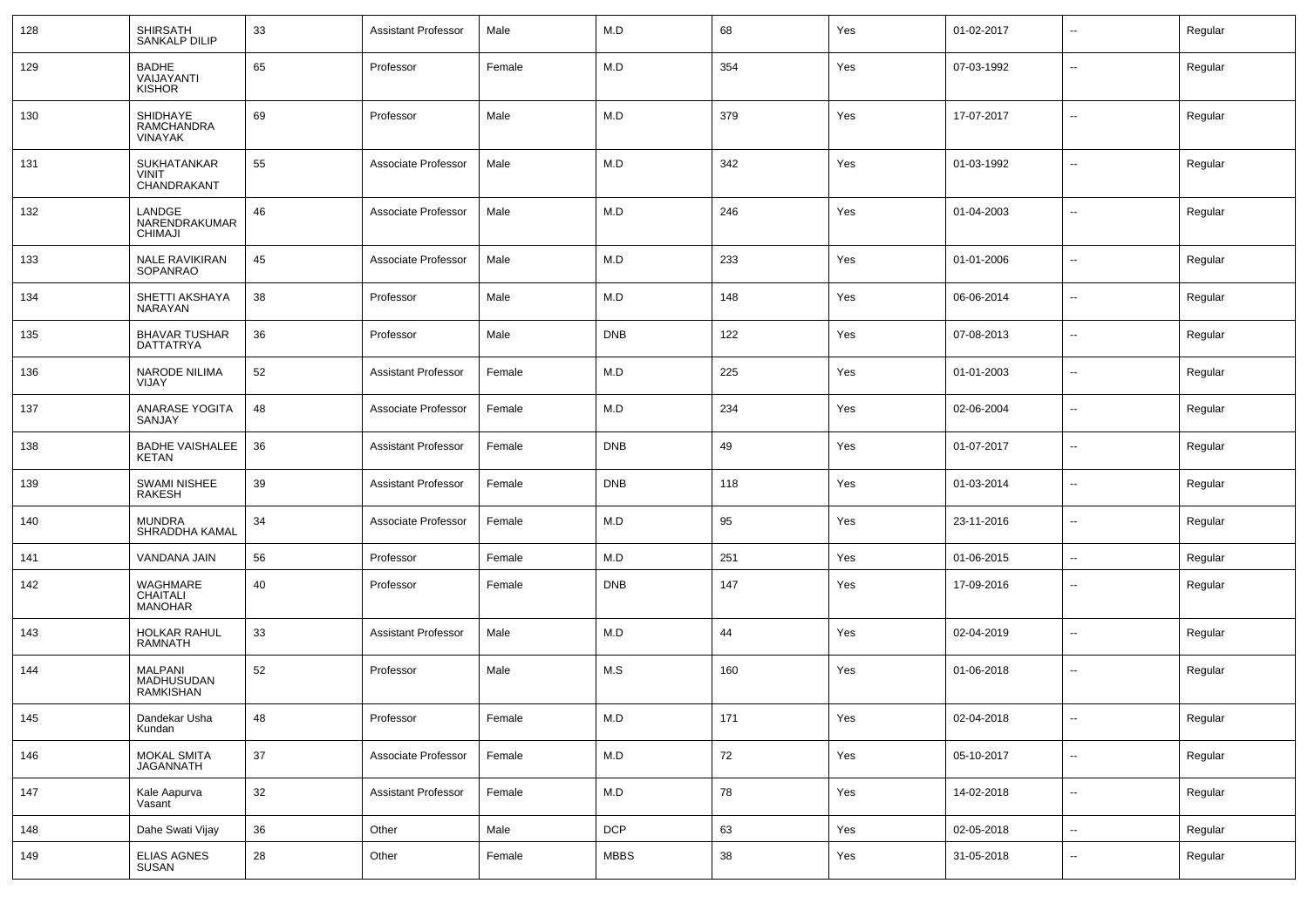| 150 | Baheti Tushar<br>Chandrakant          | 35 | Associate Professor                                 | Male   | M.D                | 120 | Yes | 25-04-2018 |                          | Regular |
|-----|---------------------------------------|----|-----------------------------------------------------|--------|--------------------|-----|-----|------------|--------------------------|---------|
| 151 | Pulate Vandana<br>Shridhar            | 35 | Other                                               | Female | M.Sc.(Pharmacology | 42  | Yes | 01-02-2018 | ⊷.                       | Regular |
| 152 | <b>Bhaware Gautam</b><br>Madhavrao    | 42 | <b>Assistant Professor</b>                          | Male   | M.D                | 92  | Yes | 11-12-2017 | ⊷.                       | Regular |
| 153 | ANCHA PAWAN S                         | 30 | Other                                               | Male   | <b>MBBS</b>        | 29  | Yes | 11-02-2019 | ⊷.                       | Regular |
| 154 | RAUT SUPRIYA<br><b>DEVIDAS</b>        | 27 | Other                                               | Female | <b>MBBS</b>        | 26  | No  | 01-06-2019 | 07-10-2020               | Regular |
| 155 | Chaudhari Prasad<br>Arun              | 30 | Other                                               | Male   | <b>MBBS</b>        | 13  | Yes | 27-07-2020 | $\overline{\phantom{a}}$ | Regular |
| 156 | Vekariya Rutaben<br>Gordhanbhai       | 26 | Other                                               | Female | <b>MBBS</b>        | 27  | Yes | 02-05-2019 | $\overline{\phantom{a}}$ | Regular |
| 157 | Shah Hetal Kirit                      | 27 | Other                                               | Female | <b>MBBS</b>        | 27  | Yes | 02-05-2019 | --                       | Regular |
| 158 | Mittal Aditi Ravinder                 | 28 | Other                                               | Female | <b>MBBS</b>        | 27  | Yes | 02-05-2019 | $\overline{\phantom{a}}$ | Regular |
| 159 | Singh Sanjay<br>Kumar                 | 34 | Other                                               | Male   | <b>MBBS</b>        | 27  | Yes | 02-05-2019 | -−                       | Regular |
| 160 | Passi Rashim<br>Suresh                | 26 | Other                                               | Female | <b>MBBS</b>        | 26  | Yes | 22-05-2019 | --                       | Regular |
| 161 | Ambekar Anand Anil                    | 35 | <b>Assistant Professor</b>                          | Male   | M.D                | 22  | No  | 03-06-2019 | 27-02-2021               | Regular |
| 162 | Gulve Priyanka<br>Bapusaheb           | 35 | <b>Assistant Professor</b>                          | Female | M.D                | 73  | Yes | 02-05-2015 | $\overline{a}$           | Regular |
| 163 | <b>TAMBE SONALI</b><br><b>NAKUL</b>   | 31 | Other                                               | Female | M.Sc.(Pharmacology | 31  | Yes | 22-12-2018 | $\overline{\phantom{a}}$ | Regular |
| 164 | KHARDE RASHMI<br><b>BHASKAR</b>       | 36 | <b>Assistant Professor</b>                          | Female | M.D                | 63  | Yes | 02-05-2016 | $\overline{a}$           | Regular |
| 165 | RAJVIR BHALWAR                        | 66 | Dean / Principal /<br>Director / Vice<br>Chancellor | Male   | M.D                | 336 | Yes | 18-02-2019 | $\overline{\phantom{a}}$ | Regular |
| 166 | <b>BAVISKAR</b><br>MANDAR<br>PADMAKAR | 32 | <b>Assistant Professor</b>                          | Male   | M.D                | 89  | Yes | 26-02-2018 | --                       | Regular |
| 167 | Muneshwar Sujata<br>Namdeorao         | 39 | Associate Professor                                 | Male   | M.D                | 115 | Yes | 19-04-2018 | ⊷.                       | Regular |
| 168 | Dutta Sucharita<br>Subodh Kumar       | 33 | Other                                               | Female | <b>MBBS</b>        | 38  | Yes | 25-05-2018 | $\overline{\phantom{a}}$ | Regular |
| 169 | BHIDE ANAND<br><b>RAMESH</b>          | 34 | Assistant Professor                                 | Male   | M.D                | 36  | Yes | 10-08-2018 | --                       | Regular |
| 170 | Mutkule Shivkumar<br>Ramesh           | 31 | Other                                               | Male   | <b>MBBS</b>        | 36  | Yes | 06-08-2018 | $\sim$                   | Regular |
| 171 | Bhoi Bharatkumar<br>Shivajirao        | 29 | Other                                               | Male   | <b>MBBS</b>        | 26  | Yes | 24-05-2019 | $\sim$                   | Regular |
| 172 | <b>VARADE SANJAY</b><br>SOPAN         | 55 | Associate Professor                                 | Male   | <b>DM</b>          | 158 | Yes | 30-07-2018 | $\sim$                   | Regular |
| 173 | Gagare Annasaheb<br>Gorakhnath        | 52 | Associate Professor                                 | Male   | M.D                | 107 | No  | 01-09-2017 | 18-04-2021               | Regular |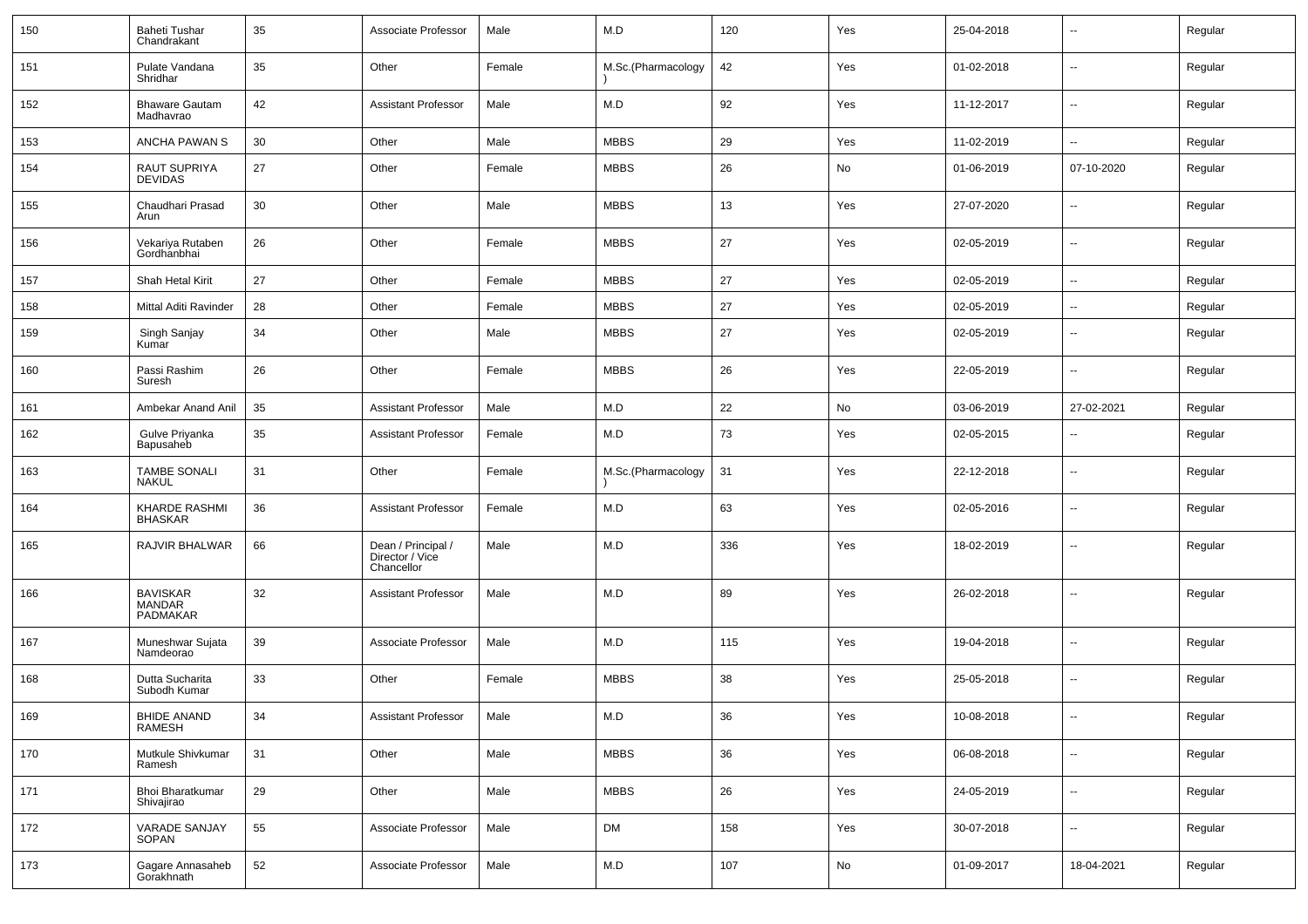| 174 | PADGHAN DILIP<br><b>RAMRAO</b>                 | 62     | <b>Assistant Professor</b> | Male   | M.D              | 115 | Yes | 02-05-2018 | $\overline{\phantom{a}}$ | Regular |
|-----|------------------------------------------------|--------|----------------------------|--------|------------------|-----|-----|------------|--------------------------|---------|
| 175 | <b>MULAY ABHIJIT</b><br><b>BHIKAJI</b>         | 35     | <b>Assistant Professor</b> | Male   | M.D              | 103 | Yes | 02-05-2014 | $\sim$                   | Regular |
| 176 | KULKARNI<br>SHARDUL<br>SHRIKANT                | 36     | <b>Assistant Professor</b> | Male   | M.D              | 61  | Yes | 01-06-2017 | $\sim$                   | Regular |
| 177 | <b>MARATHE PIYUSH</b><br><b>VINOD</b>          | 40     | <b>Assistant Professor</b> | Male   | M.D              | 54  | Yes | 16-07-2018 | $\sim$                   | Regular |
| 178 | <b>RATHI CHETAN</b><br><b>DEVENDRA</b>         | 35     | <b>Assistant Professor</b> | Male   | <b>DM</b>        | 94  | No  | 01-09-2018 | 08-07-2021               | Regular |
| 179 | <b>TANPURE</b><br><b>TUSHAR BAJRANG</b>        | 35     | <b>Assistant Professor</b> | Male   | M.D              | 62  | Yes | 04-08-2016 | $\sim$                   | Regular |
| 180 | Shinde Digvijay<br>Krushnarao                  | 33     | <b>Assistant Professor</b> | Male   | M.D              | 54  | Yes | 05-04-2019 | $\overline{\phantom{a}}$ | Regular |
| 181 | <b>Bavikar Suhas</b><br>Shriram                | 59     | <b>Assistant Professor</b> | Male   | <b>DNB</b>       | 126 | Yes | 17-05-2019 | $\mathbf{u}$             | Regular |
| 182 | <b>NIGHUTE</b><br><b>SATYAJIT</b><br>SHANTARAM | 33     | <b>Assistant Professor</b> | Male   | M.D              | 50  | Yes | 22-05-2019 | $\overline{\phantom{a}}$ | Regular |
| 183 | <b>TUSE SHASHANK</b><br><b>SUNIL</b>           | 32     | <b>Assistant Professor</b> | Male   | M.D              | 63  | Yes | 19-08-2019 | $\overline{\phantom{a}}$ | Regular |
| 184 | <b>UNDE SUNIL</b><br><b>BAPUSAHEB</b>          | 48     | Professor                  | Male   | M.D              | 170 | Yes | 26-07-2018 | $\mathbf{u}$             | Regular |
| 185 | <b>BHIDE VIBHA</b><br><b>ANAND</b>             | 33     | <b>Assistant Professor</b> | Female | M.D              | 83  | Yes | 10-08-2018 | $\overline{\phantom{a}}$ | Regular |
| 186 | <b>KORADE ANIL</b><br><b>GORAKSHANATH</b>      | 35     | <b>Assistant Professor</b> | Male   | M.D              | 59  | Yes | 01-11-2019 | $\mathbf{u}$             | Regular |
| 187 | POYEKAR Subhash<br>Shankar                     | 58     | Associate Professor        | Male   | M.D              | 84  | No  | 11-06-2018 | 11-01-2021               | Regular |
| 188 | Mulay Sujit Bhikaji                            | 33     | <b>Assistant Professor</b> | Male   | M.D              | 42  | Yes | 09-05-2019 | --                       | Regular |
| 189 | DANDEKAR<br>KUNDANKUMAR<br>NARAYAN             | 53     | Professor                  | Male   | M.S              | 209 | Yes | 02-04-2018 | $\mathbf{u}$             | Regular |
| 190 | Doke Amey<br>Dnyaneshwar                       | 34     | Associate Professor        | Male   | M.S              | 95  | Yes | 01-08-2017 | $\sim$                   | Regular |
| 191 | Damani Aditya<br>Dwarkadas                     | 37     | <b>Assistant Professor</b> | Male   | M.Ch(Chirurgiae) | 97  | Yes | 18-07-2018 | $\mathbf{u}$             | Regular |
| 192 | Borade Swaroop<br>Vijay                        | 35     | <b>Assistant Professor</b> | Male   | $M.S$            | 77  | Yes | 27-07-2018 | $\overline{\phantom{a}}$ | Regular |
| 193 | <b>Banswal Lalit</b><br>Prakash                | $34\,$ | <b>Assistant Professor</b> | Male   | $M.S$            | 75  | Yes | 13-08-2018 | ÷.                       | Regular |
| 194 | Tayade Nilesh<br>Narayanrao                    | 38     | <b>Assistant Professor</b> | Male   | M.S              | 85  | Yes | 01-03-2019 | $\sim$                   | Regular |
| 195 | Badhe Ketan Rajan                              | $37\,$ | <b>Assistant Professor</b> | Male   | <b>DNB</b>       | 44  | Yes | 01-12-2014 | ÷.                       | Regular |
| 196 | Herode Prafulla<br>Govind                      | 47     | Professor                  | Male   | M.S              | 173 | Yes | 09-05-2019 | $\sim$                   | Regular |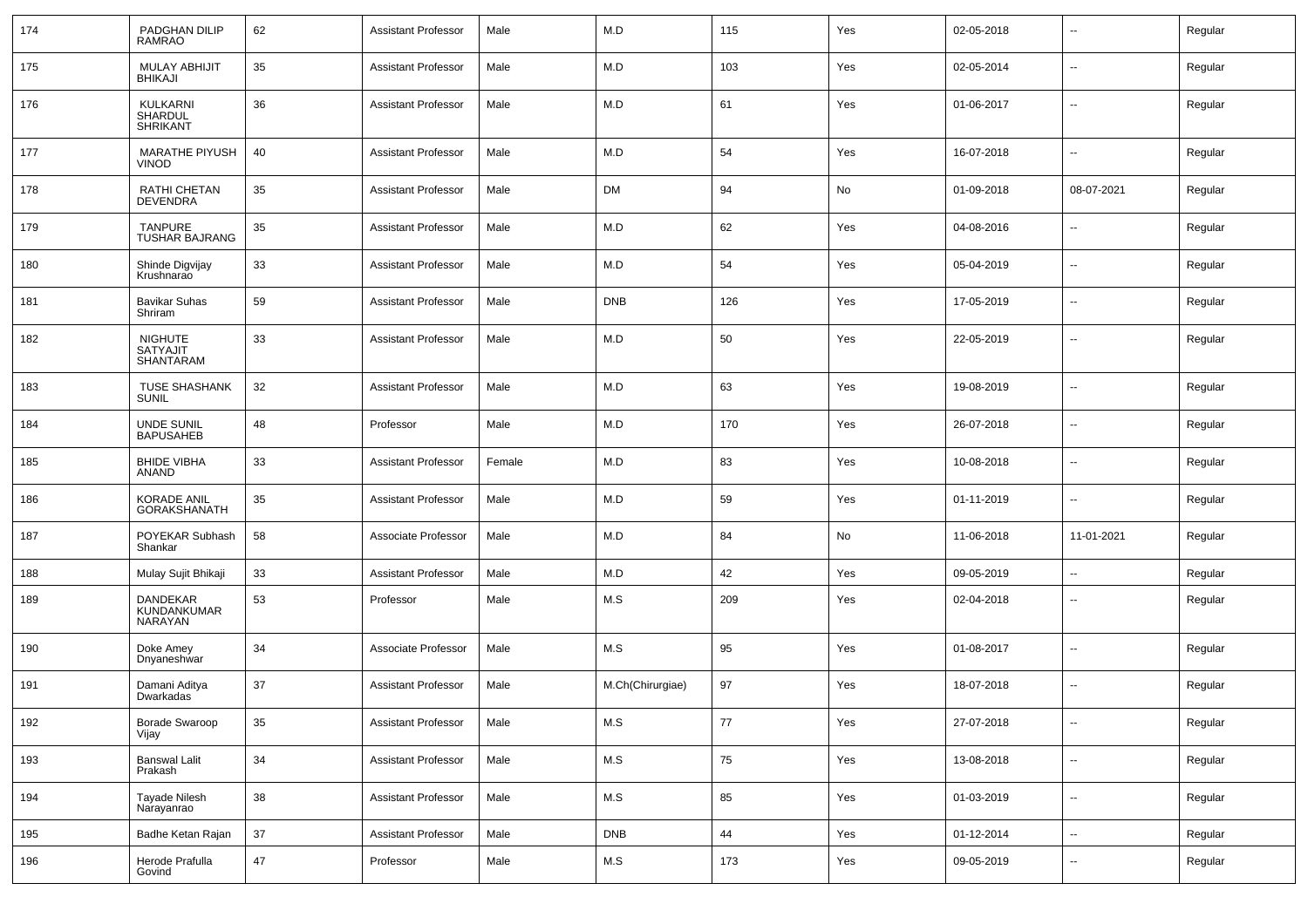| 197 | <b>TAMBE Deepak Anil</b>                 | 37     | Associate Professor        | Male   | M.S         | 121  | Yes | 02-07-2018 | $\sim$                   | Regular |
|-----|------------------------------------------|--------|----------------------------|--------|-------------|------|-----|------------|--------------------------|---------|
| 198 | Girme Ajinkya<br>Surendra                | 35     | <b>Assistant Professor</b> | Male   | <b>DNB</b>  | 39   | Yes | 16-04-2018 | $\mathbf{u}$             | Regular |
| 199 | Shelke Varun<br>Chatrabhuj               | 35     | Assistant Professor        | Male   | <b>DNB</b>  | 62   | Yes | 17-04-2017 | --                       | Regular |
| 200 | Shaikh Suhail Rafiq                      | 37     | <b>Assistant Professor</b> | Male   | <b>DNB</b>  | 42   | No  | 01-06-2017 | 19-12-2020               | Regular |
| 201 | <b>Ghule Nitin</b><br>Machindra          | 36     | <b>Assistant Professor</b> | Male   | <b>DNB</b>  | 57   | Yes | 14-02-2018 | $\overline{\phantom{a}}$ | Regular |
| 202 | Nagare Pooja<br>Sudhakar                 | 37     | Associate Professor        | Female | M.S         | 86   | Yes | 11-02-2019 | $\overline{\phantom{a}}$ | Regular |
| 203 | <b>Tuljapure Anand</b><br>Navnath        | 36     | Associate Professor        | Male   | M.S         | 80   | No  | 28-06-2018 | 30-06-2021               | Regular |
| 204 | SUVARNAKAR<br>VASANT<br><b>GOVINDRAO</b> | 67     | Associate Professor        | Male   | M.S         | 118  | Yes | 15-04-2019 | $\overline{\phantom{a}}$ | Regular |
| 205 | Rahud Jainendra<br>Shivdas               | 40     | <b>Assistant Professor</b> | Male   | M.S         | 89   | Yes | 21-05-2018 | $\mathbf{u}$             | Regular |
| 206 | Chatterjee<br>Subhashree                 | 62     | Assistant Professor        | Female | <b>DNB</b>  | 42   | Yes | 17-01-2019 | $\overline{\phantom{a}}$ | Regular |
| 207 | Rajput Pravin<br>Laxman                  | 32     | <b>Assistant Professor</b> | Male   | M.S         | 48   | Yes | 19-11-2018 | $\mathbf{u}$             | Regular |
| 208 | Patil Vijay Bhagwan                      | 35     | Assistant Professor        | Male   | M.D         | 48   | Yes | 08-08-2018 | $\mathbf{u}$             | Regular |
| 209 | Desai Kunal<br>Dadasaheb                 | 34     | <b>Assistant Professor</b> | Male   | M.D         | 53   | Yes | 01-02-2019 | $\overline{\phantom{a}}$ | Regular |
| 210 | Vikhe Ganesh<br>Vasantrao                | 39     | Assistant Professor        | Male   | M.D         | 38   | Yes | 12-06-2018 | $\mathbf{u}$             | Regular |
| 211 | <b>BHALERAO A D</b>                      | 36     | <b>Assistant Professor</b> | Male   | M.D         | 70   | Yes | 22-09-2017 | $\overline{\phantom{a}}$ | Regular |
| 212 | Natekar Suhit<br>Prashant                | 32     | <b>Assistant Professor</b> | Male   | M.D         | 114  | Yes | 12-06-2018 | $\mathbf{u}$             | Regular |
| 213 | Thosar Rasika<br>Vidyadhar               | 32     | <b>Assistant Professor</b> | Male   | M.D         | 60   | Yes | 03-07-2019 | $\overline{\phantom{a}}$ | Regular |
| 214 | THAKUR PRADEEP<br><b>KUMAR</b>           | 65     | Professor                  | Male   | M.D         | 294  | Yes | 09-04-2019 | $\mathbf{u}$             | Regular |
| 215 | Adyam Mona<br>Dhanraj                    | 31     | Other                      | Female | <b>MBBS</b> | 31   | No  | 12-03-2019 | 10-08-2020               | Regular |
| 216 | Kolhe Sagar Kalyan                       | 29     | Other                      | Male   | <b>MBBS</b> | 18   | No  | 23-10-2019 | 22-07-2021               | Regular |
| 217 | Bondar Aditya Uttam                      | 26     | Other                      | Male   | <b>MBBS</b> | 15   | Yes | 15-04-2020 | $\sim$                   | Regular |
| 218 | Mukane Raviraj<br>Hanmant                | $30\,$ | Other                      | Male   | <b>MBBS</b> | 15   | Yes | 17-04-2020 | $\sim$                   | Regular |
| 219 | Kolte Poonam<br>Kamlakar                 | 34     | Other                      | Female | <b>MBBS</b> | 15   | Yes | 19-04-2020 | $\overline{\phantom{a}}$ | Regular |
| 220 | Patel Gayatri Nitin                      | 29     | Other                      | Female | <b>MBBS</b> | 8    | No  | 21-07-2020 | 20-04-2021               | Regular |
| 221 | Suthar Dhruvi<br>Rajendrabhai            | $25\,$ | Other                      | Female | <b>MBBS</b> | $13$ | Yes | 27-07-2020 | $\overline{\phantom{a}}$ | Regular |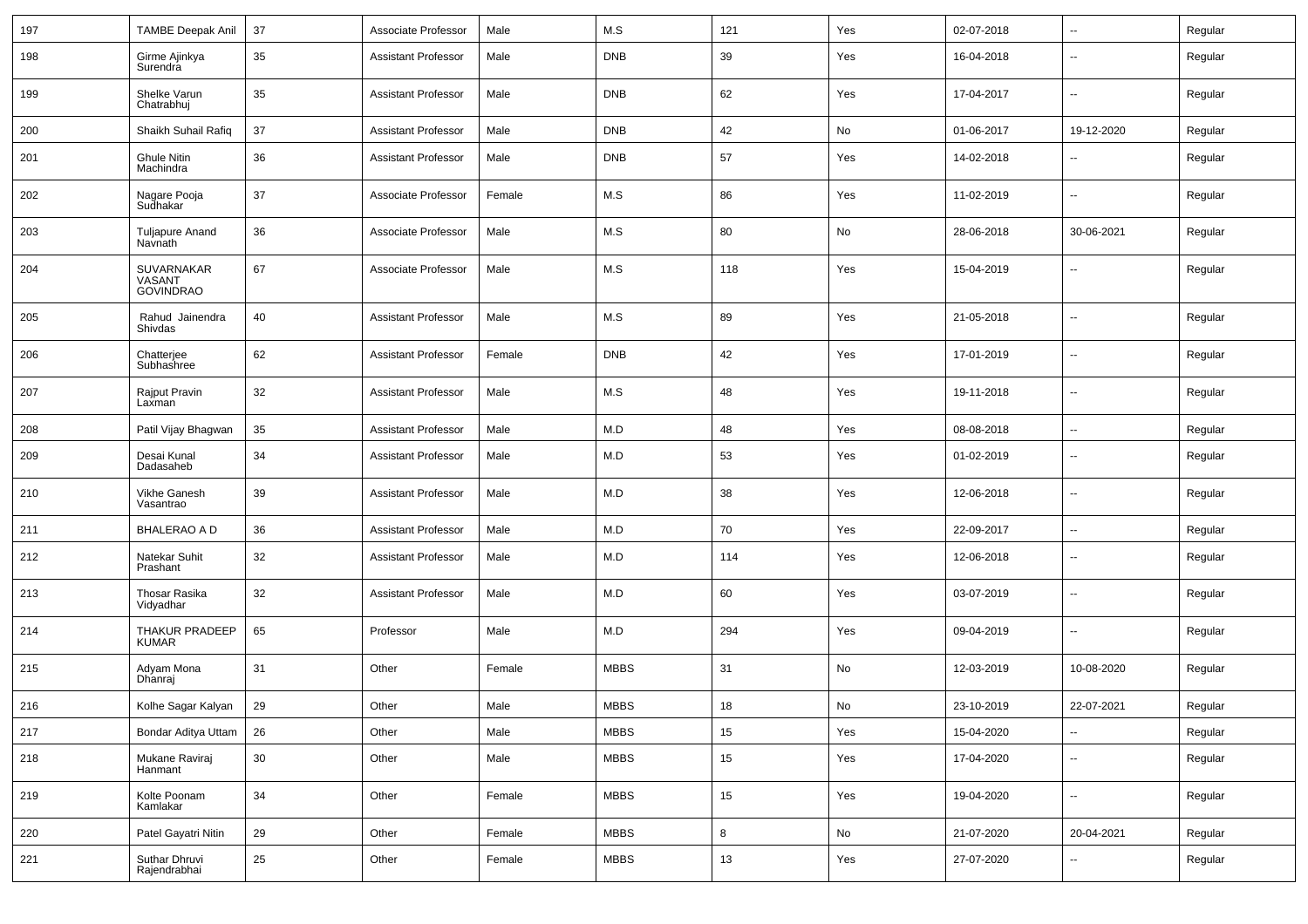| 222 | Mane Nilesh<br>Raosaheb                | 26 | Other                      | Male   | <b>MBBS</b>      | 17  | Yes | 04-03-2020 | $\overline{\phantom{a}}$ | Regular |
|-----|----------------------------------------|----|----------------------------|--------|------------------|-----|-----|------------|--------------------------|---------|
| 223 | Nair Anita<br>Balakrishnan             | 34 | <b>Assistant Professor</b> | Female | M.D              | 60  | Yes | 07-03-2020 | $\sim$                   | Regular |
| 224 | Patil Akshay Dhanraj                   | 26 | Other                      | Male   | <b>MBBS</b>      | 11  | No  | 28-01-2020 | 08-01-2021               | Regular |
| 225 | Kandangire Ashish<br>Venkatrao         | 27 | Other                      | Male   | <b>MBBS</b>      | 11  | No  | 11-02-2020 | 26-12-2020               | Regular |
| 226 | Bhoi Jyoti Shivaji                     | 67 | Other                      | Female | <b>MBBS</b>      | 18  | Yes | 08-02-2020 | $\sim$                   | Regular |
| 227 | Bhoi Vidya<br>Shivajirao               | 26 | Other                      | Female | <b>MBBS</b>      | 18  | Yes | 08-02-2020 | $\sim$                   | Regular |
| 228 | Waman Snehal<br>Dadasaheb              | 28 | Other                      | Female | <b>MBBS</b>      | 6   | No  | 24-02-2020 | 08-09-2020               | Regular |
| 229 | Raul Kuldeepsing<br>Mohansing          | 52 | Professor                  | Male   | M.D              | 284 | Yes | 30-01-2020 | $\sim$                   | Regular |
| 230 | Gagan Sharma                           | 44 | Associate Professor        | Male   | <b>DM</b>        | 120 | Yes | 01-04-2020 | $\sim$                   | Regular |
| 231 | Andure Dattatraye<br>Chandrakant       | 36 | <b>Assistant Professor</b> | Male   | <b>DNB</b>       | 72  | Yes | 10-04-2019 | $\overline{\phantom{a}}$ | Regular |
| 232 | <b>Tilekar Pradeep</b><br>Babanrao     | 43 | <b>Assistant Professor</b> | Male   | M.D              | 137 | Yes | 23-09-2019 | $\overline{\phantom{a}}$ | Regular |
| 233 | Gaikwad Rajkumar<br>Wamanrao           | 34 | <b>Assistant Professor</b> | Male   | M.D              | 62  | Yes | 01-02-2020 | $\overline{\phantom{a}}$ | Regular |
| 234 | <b>Kate Sachin</b><br>Murlidhar        | 37 | <b>Assistant Professor</b> | Male   | M.D              | 44  | Yes | 01-02-2020 | $\overline{\phantom{a}}$ | Regular |
| 235 | <b>GHOGARE MANOJ</b><br><b>SHIVAJI</b> | 31 | <b>Assistant Professor</b> | Male   | M.D              | 33  | No  | 04-06-2020 | 13-02-2021               | Regular |
| 236 | Shidhaye Rahul<br>Ramchandra           | 41 | <b>Assistant Professor</b> | Male   | M.D              | 68  | Yes | 04-12-2018 | $\overline{\phantom{a}}$ | Regular |
| 237 | <b>Musmade Sheetal</b><br>Gitaram      | 37 | <b>Assistant Professor</b> | Female | M.D              | 40  | Yes | 06-01-2020 | $\overline{\phantom{a}}$ | Regular |
| 238 | Singh Monika                           | 30 | <b>Assistant Professor</b> | Female | M.D              | 36  | Yes | 13-07-2020 | $\overline{\phantom{a}}$ | Regular |
| 239 | Gangwal Mayur<br>Pradeep               | 35 | <b>Assistant Professor</b> | Male   | <b>DNB</b>       | 81  | Yes | 07-05-2020 | $\overline{\phantom{a}}$ | Regular |
| 240 | Chaudhari Amol<br>Sunil                | 32 | <b>Assistant Professor</b> | Male   | M.S              | 57  | No  | 12-06-2020 | 20-02-2021               | Regular |
| 241 | Nerkar Eshan<br>Narendra               | 34 | <b>Assistant Professor</b> | Male   | M.Ch(Chirurgiae) | 30  | No  | 17-06-2020 | 30-09-2020               | Regular |
| 242 | Pushpak Kumar                          | 29 | <b>Assistant Professor</b> | Male   | M.S              | 49  | Yes | 28-05-2018 | $\overline{\phantom{a}}$ | Regular |
| 243 | Jabez Gnany                            | 32 | <b>Assistant Professor</b> | Male   | M.S              | 41  | Yes | 01-02-2020 | $\sim$                   | Regular |
| 244 | Dumbre Prashant<br>Ganpat              | 33 | <b>Assistant Professor</b> | Male   | M.S              | 57  | Yes | 09-03-2020 | $\sim$                   | Regular |
| 245 | Jadhao Ajinkya<br>Bhaskarrao           | 32 | <b>Assistant Professor</b> | Male   | M.S              | 37  | Yes | 01-06-2020 | $\sim$                   | Regular |
| 246 | Venugopal Vinayak                      | 31 | <b>Assistant Professor</b> | Male   | M.S              | 36  | Yes | 27-07-2020 | $\overline{\phantom{a}}$ | Regular |
| 247 | Burgute Saranga<br>Prakash             | 32 | <b>Assistant Professor</b> | Female | M.S              | 48  | Yes | 04-10-2019 | $\sim$                   | Regular |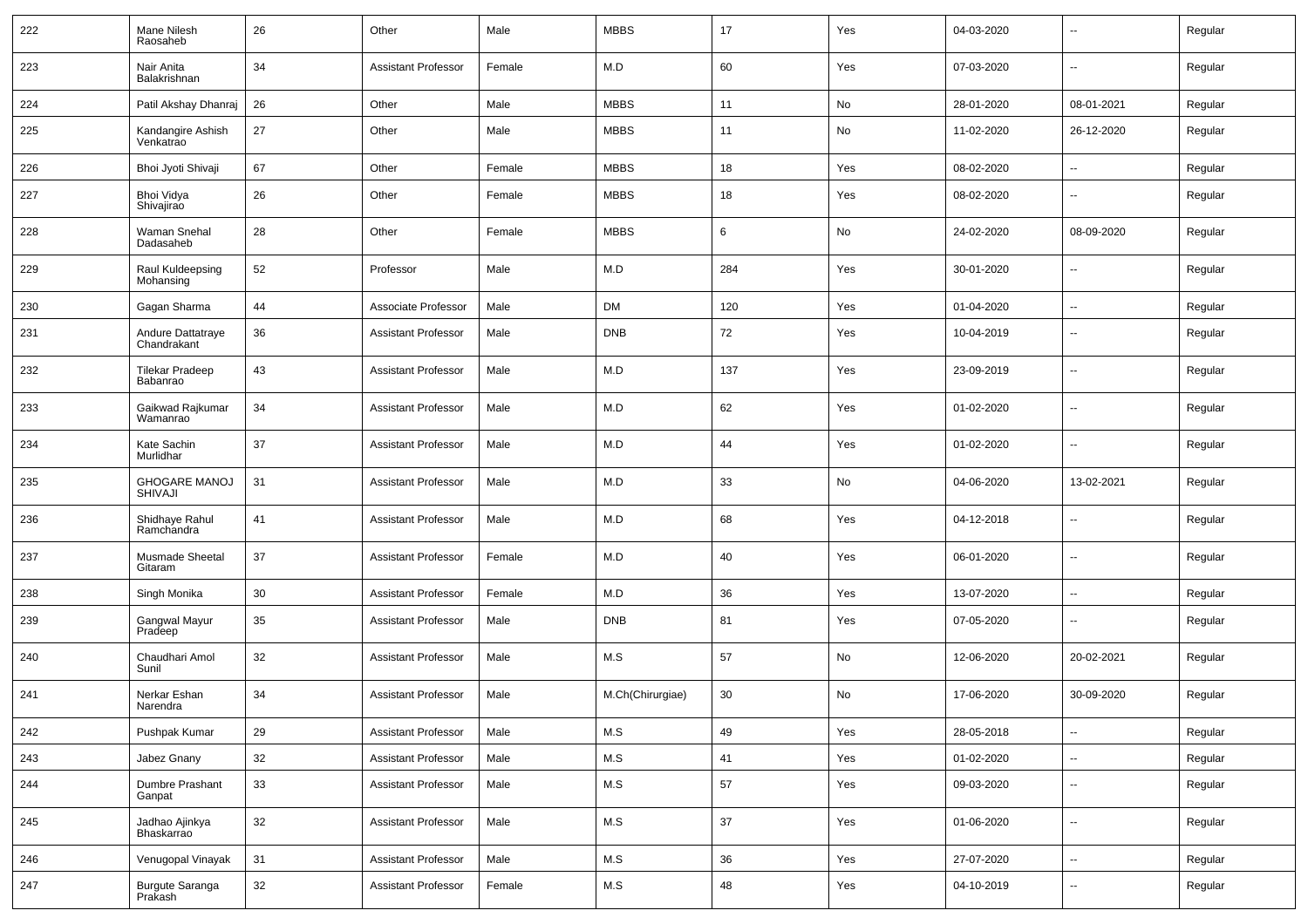| 248 | Narkhede Parag<br>Prakash            | 32 | <b>Assistant Professor</b> | Male   | M.S         | 36             | No  | 10-12-2019 | 23-01-2021               | Regular |
|-----|--------------------------------------|----|----------------------------|--------|-------------|----------------|-----|------------|--------------------------|---------|
| 249 | <b>GAGARE SWATI</b><br><b>DILIP</b>  | 28 | <b>Assistant Professor</b> | Female | M.S         | 26             | No  | 08-06-2020 | 31-07-2021               | Regular |
| 250 | Bhangdiya Neha<br>Mitesh             | 31 | <b>Assistant Professor</b> | Female | M.D         | 70             | Yes | 07-01-2020 | $\sim$                   | Regular |
| 251 | Padol Yogesh<br>Bapurao              | 32 | <b>Assistant Professor</b> | Male   | M.D         | 36             | Yes | 27-07-2020 | $\sim$                   | Regular |
| 252 | Wagholikar<br>Hrishikesh Dinesh      | 32 | <b>Assistant Professor</b> | Male   | <b>DNB</b>  | 37             | Yes | 01-07-2020 | $\sim$                   | Regular |
| 253 | Shirsath<br>Raunaklaxmi Dilip        | 35 | <b>Assistant Professor</b> | Female | <b>DNB</b>  | 42             | Yes | 03-02-2020 | $\sim$                   | Regular |
| 254 | <b>KATE SARIKA</b><br><b>PRAKASH</b> | 35 | Associate Professor        | Female | M.D         | 88             | Yes | 18-02-2020 | $\overline{\phantom{a}}$ | Regular |
| 255 | KUNJU ARMAN<br><b>KHURSHID</b>       | 26 | Other                      | Male   | <b>MBBS</b> | 15             | No  | 04-03-2020 | 01-07-2021               | Regular |
| 256 | DHUS S N                             | 22 | Other                      | Male   | <b>MBBS</b> | 3              | Yes | 23-04-2021 | $\sim$                   | Regular |
| 257 | SHINDE A D                           | 36 | Associate Professor        | Male   | M.D         | 105            | Yes | 10-08-2020 | --                       | Regular |
| 258 | ARANGALE P S                         | 27 | Other                      | Male   | <b>MBBS</b> | 8              | Yes | 01-12-2020 | $\overline{\phantom{a}}$ | Regular |
| 259 | <b>GADEKAR S A</b>                   | 25 | Other                      | Male   | <b>MBBS</b> | 6              | Yes | 01-02-2021 | $\overline{\phantom{a}}$ | Regular |
| 260 | Dixit P M                            | 27 | Other                      | Male   | <b>MBBS</b> | 11             | Yes | 12-08-2020 | $\overline{\phantom{a}}$ | Regular |
| 261 | Tadvi Khan Saleha                    | 30 | <b>Assistant Professor</b> | Female | <b>MBBS</b> | 20             | Yes | 24-06-2021 | $\sim$                   | Regular |
| 262 | Dr Kahar RS                          | 30 | Other                      | Male   | <b>MBBS</b> | 9              | Yes | 01-01-2021 | $\sim$                   | Regular |
| 263 | Thete M S                            | 23 | Other                      | Female | <b>MBBS</b> |                | No  | 23-04-2021 | 18-06-2021               | Regular |
| 264 | Juhi Sisodia                         | 35 | Other                      | Female | <b>MBBS</b> |                | Yes | 28-06-2021 | --                       | Regular |
| 265 | Kolhe Prajakta                       | 32 | Other                      | Female | M.D         | 9              | Yes | 16-10-2020 |                          | Regular |
| 266 | Sreelekshmi<br>Harinarayanan         | 27 | Other                      | Female | <b>MBBS</b> | 6              | No  | 09-12-2020 | 23-06-2021               | Regular |
| 267 | Chavhan H K                          | 28 | Other                      | Male   | <b>MBBS</b> | $\overline{4}$ | Yes | 21-04-2021 | --                       | Regular |
| 268 | PATIL A K                            | 25 | Other                      | Male   | <b>MBBS</b> | $\overline{2}$ | Yes | 08-06-2021 | $\sim$                   | Regular |
| 269 | PATIL A A                            | 26 | Other                      | Female | <b>MBBS</b> | 10             | No  | 01-08-2020 | 26-12-2020               | Regular |
| 270 | Kadam R S                            | 24 | Other                      | Female | <b>MBBS</b> | 6              | Yes | 01-02-2021 | $\sim$                   | Regular |
| 271 | Sayed Saba                           | 24 | Other                      | Female | <b>MBBS</b> | 6              | Yes | 01-02-2021 | Ξ.                       | Regular |
| 272 | Saudagar V R                         | 24 | Other                      | Male   | <b>MBBS</b> | 6              | Yes | 08-02-2021 | $\overline{\phantom{a}}$ | Regular |
| 273 | Ostwal S R                           | 25 | Other                      | Male   | <b>MBBS</b> | 3              | Yes | 23-04-2021 | $\overline{\phantom{a}}$ | Regular |
| 274 | Hemant Kumar                         | 66 | Professor                  | Male   | M.D         | 319            | Yes | 04-01-2021 | $\overline{\phantom{a}}$ | Regular |
| 275 | Pundkar R D                          | 33 | Associate Professor        | Female | <b>MBBS</b> | 102            | Yes | 18-09-2020 | $\sim$                   | Regular |
| 276 | Attar N R                            | 62 | Professor                  | Male   | M.D         | 312            | Yes | 17-04-2021 | --                       | Regular |
| 277 | Tungikar SL                          | 52 | Professor                  | Male   | M.D         | 290            | Yes | 05-07-2021 | $\overline{\phantom{a}}$ | Regular |